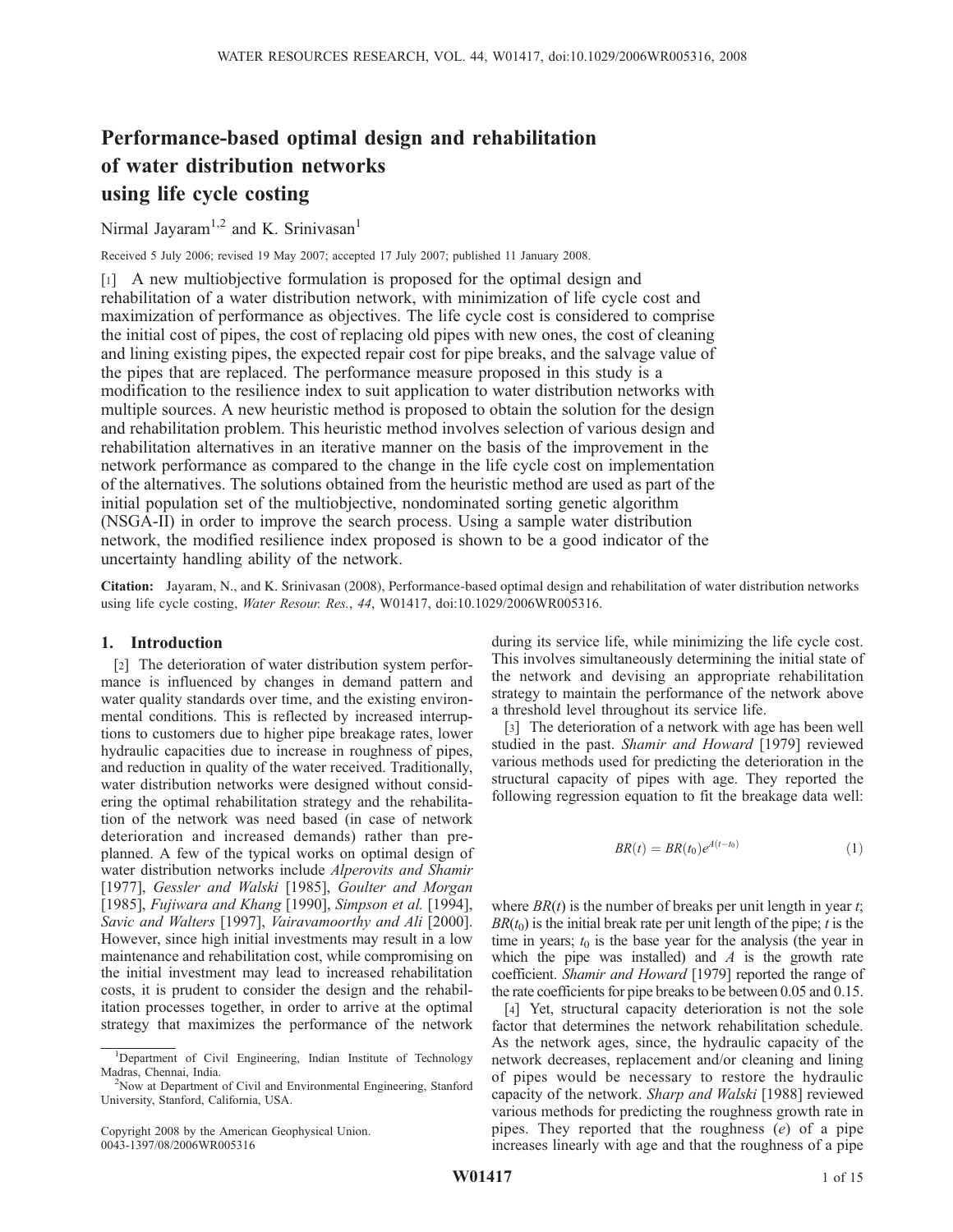at age t would be the sum of its initial roughness and the product of roughness growth rate  $(a)$  and the age of the pipe (equation (2)):

$$
e = e_0 + at \tag{2}
$$

An initial pipe roughness of 0.18 mm has been suggested as a default value, in the absence of adequate data. Sharp and Walski [1988] also provided a relationship between the Hazen-Williams coefficient and the internal roughness of the pipe which is as follows:

$$
C = 18.0 - 37.2 \times \log\left(\frac{e}{D}\right) \tag{3}
$$

where  $D$  is the diameter of the pipe. Combining equations (2) and (3), hydraulic deterioration of pipe network can be obtained (in terms of the Hazen-Williams coefficient).

[5] A number of options exist for rehabilitation action, namely replacement, duplication, relining, cleaning, cleaning and lining, and other techniques such as detection techniques and pressure reduction schemes. The choice of the rehabilitation action depends on the cost and the benefit of each option. Most commonly chosen options are replacement and cleaning and lining. These two options have been included in this study as well.

[6] The water distribution network rehabilitationplanning problem has been attempted in the past by several researchers. Shamir and Howard [1979] developed an analytical approach to solve the pipe replacement problem. They expressed the pipe break growth rate and hence the expected pipe break repair cost as an exponential function. The replacement age of the pipe is that at which pipe replacement would minimize the present value of the total cost (sum of the present values of replacement costs and repair costs), which was obtained analytically. However, this method doesn't consider the hydraulic performance of the network. In fact, a rehabilitation strategy must ensure hydraulic performance after rehabilitation, meet water quality guidelines and provide reliable service with minimum interruptions.

[7] An effective rehabilitation strategy should provide optimal tradeoffs between economic, hydraulic, reliability and water quality performance criteria. Rehabilitation decision models in the literature have been classified by Engelhardt et al. [2000] as (1) general rehabilitation guidelines, (2) prioritization models, and (3) optimization models. A detailed review of these decision models has been provided by Engelhardt et al. [2000]. The general rehabilitation guideline – based models made no attempt to prioritize the rehabilitation requirements. Also, the assessment was centered around a single performance measure. Although the prioritization models are suited for the whole-life costing ideology, they do not explicitly account for the budget and are not able to consider extended planning horizons. Moreover, the levels of service (performance) that would be provided by the system after rehabilitation cannot be predicted. Multiobjective optimization approaches are found to overcome the drawbacks of the other two models mentioned and can be utilized effectively to formulate whole life costing models that can provide optimal tradeoffs between economic, hydraulic, reliability and water quality performance criteria [Engelhardt et al., 2000].

[8] *Halhal et al.* [1997] solved the network rehabilitation problem measuring the improvement in network performance on rehabilitation using a benefit function, which was computed as a weighted average of hydraulic benefit, physical integrity benefit, flexibility benefit and quality benefit. They also stated that conventional optimization techniques are poorly suited to handle the problem of choosing optimal network improvements and hence used a structured messy genetic algorithm (SMGA) to arrive at the trade-off between capital cost and benefit for the rehabilitation problem.

[9] Kleiner et al. [1998a, 1998b, 2001] deal with the network renewal-planning problem in which, both the structural and the hydraulic capacity deterioration of the network are considered in obtaining the optimal rehabilitation schedule. An initial estimate of the optimal age at which a pipe needs to be replaced is obtained solely on the basis of the structural costs. This age is termed the minimum cost replacement time (MCRT). Following this, the evaluation and selection of the rehabilitation alternatives are done on the basis of both structural and hydraulic conditions in a staged manner. However, this method assumes identical replacement cycles in the calculation of MCRT. Moreover, the algorithm is a heuristic technique based on partial enumeration and hence may not be able to easily handle large networks (as acknowledged by the authors themselves).

[10] Sægrov et al. [1999] have surveyed the research needs and ongoing efforts with regard to the rehabilitation of water networks in Europe and North America. The use of statistical methods for estimating the present and the future rehabilitation needs, and the use of software tools for prioritizing rehabilitation actions have been discussed. The need for the assessment of structural condition of pipes as part of a proactive approach is brought out in comparison with a reactive approach of locating the leaks and repairing them. The necessity of a decision support system to select and schedule the rehabilitation alternatives considering total cost, deterioration in structural integrity and hydraulic capacity, reliability of the network, risk factors including water quality issues, is brought out. Also, a framework for exploring the rehabilitation needs and strategies is suggested. For future investments, the whole life costing (WLC) approach is advocated.

[11] *Engelhardt et al.* [2002] and *Skipworth et al.* [2003] developed a whole life costing (WLC) framework for determining long-term maintenance expenditure requirements for water distribution networks. They provide a rigorous frame work to estimate the costs arising from the operation, maintenance and management of a water distribution network. They include operational costs, capital expenditure (cost of replacement), public costs (social and environmental costs) and costs associated with leakage and pipe bursts. They also consider factors such as demand projections, leakage, changes in hydraulic capacity and structure capacity, customer interruptions and water quality through interconnected modules. A decision tool and GIS are also integrated into the framework. Engelhardt et al. [2002] also describe a software, WiLCO, based on the above WLC framework, which uses GA to determine the best maintenance profile to meet a given set of objectives, for the specified performance constraints. However, the above research works including *Engelhardt et al.* [2002]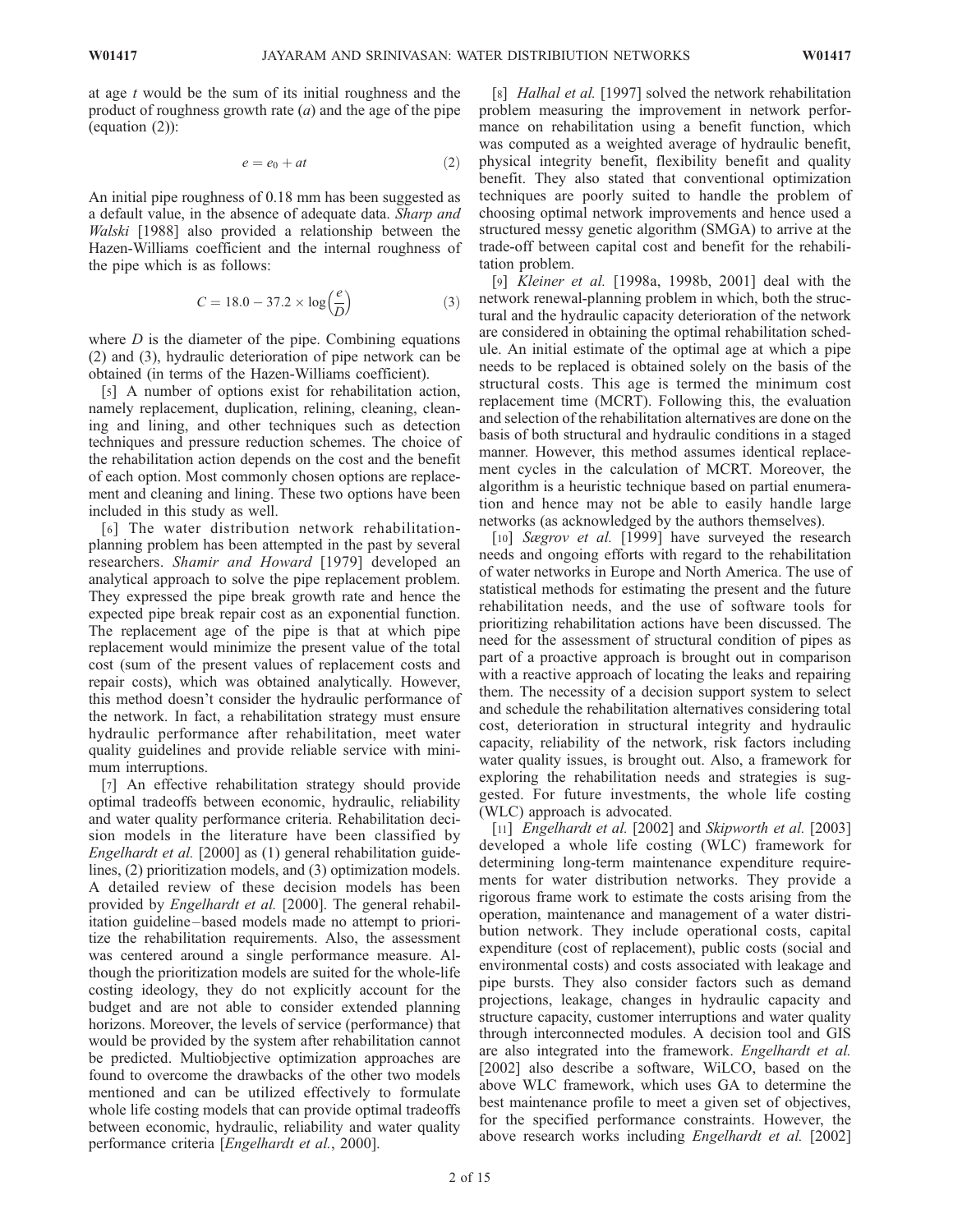and Skipworth et al. [2003] aim to obtain the optimal rehabilitation strategy of an existing water distribution network considering the maintenance and operation issues and do not focus on arriving at the optimal strategy for design and rehabilitation together.

[12] The performance assessment of a water distribution system can be defined in terms of the probability that the system is operational (reliability), the percent of time that the system is operational (availability), or in terms of indices or surrogate measures that are determined to reflect the operational requirements of the system (serviceability). The common approaches used for quantifying these performance measures are Monte Carlo simulation, path enumeration and state enumeration [*Engelhardt et al.*, 2000]. A detailed review of various performance measures used in water distribution networks can be found in works by Goulter et al. [2000], Engelhardt et al. [2000], and Jayaram [2006].

[13] The works of Shamir and Howard [1979] and Kleiner et al. [2001] assume that the nodal demands and the pipe roughness coefficients are known deterministically throughout the service life of the network. However, a number of uncertainties exist at the planning stage, which include demand uncertainty and hydraulic uncertainty. Researchers, in the past, have proposed various measures of network reliability in order to account for these, in the context of the water distribution network design problem and to an extent, the water distribution network rehabilitation problem. Xu and Goulter [1999] represented the nodal demands and the pipe hydraulic capacities as probabilistic variables and computed the probability that the nodal head at the most critical node would be above the specified nodal pressures using the first-order reliability method (FORM). Tolson et al. [2004] used the FORM in order to estimate the probability that nodal heads at the two most critical nodes would be higher than the minimum required nodal heads. FORM requires repetitive calculations of the first-order derivatives and matrix inversions, and hence computationally demanding [Kapelan et al., 2005]. Kapelan et al. [2005] computed the probability of simultaneously satisfying the minimum pressure head constraints at all nodes in the network using the Latin hypercube sampling technique. It may not be appropriate to use these approaches in the context of a design and rehabilitation problem, in which, the performance of the network needs to be tracked over its entire service life for the following reasons: (1) uncertainty in the identification and characterization of probability density functions of nodal demands and pipe roughness coefficients in every year and (2) enormous computation load involved in computing the reliability measures based on FORM or sampling techniques. Hence it may be practical to use simpler and surrogate measures of reliability in the life cycle – based design and rehabilitation problem.

[14] Several surrogate reliability measures have been used in the past in the context of the water distribution network problems. One of the commonly used indicators of reliability is the minimum surplus head available in a network [Prasad and Park, 2004]. The surplus head at a node refers to the excess of the available head at a node over the minimum required head. Park et al. [1998] defined a performance measure termed hydraulic power capacity, which is the probability that there exists a feasible flow of hydraulic power in the water distribution network. However, the computation of this measure requires assumptions regarding the total minimum network loss of power (assumed to be a known fraction of the output power flow) and regarding subsequent redistribution of the power loss to the nodes (based on parameters of the links connecting to the nodes). Moreover, the computation of hydraulic power capacity requires the use of Monte Carlo simulations, which increases the computing time.

[15] *Todini* [2000] introduced the concept of resilience index as an indicator of the ability of the network to cope with uncertainties. Resilience index is defined as the ratio of surplus internal power in the network to the maximum power that could be dissipated internally, while still satisfying the constraints on nodal demands and nodal heads. Todini [2000] also stated that providing higher surplus heads and power at the nodes may help the network perform under abnormal conditions on account of the additional energy that is available for dissipation in such cases.

[16] *Dandy and Engelhardt* [2006] obtain the trade-off between cost and a reliability measure using multiobjective genetic algorithm. This method involves the identification of the optimal pipe replacement schedule for an existing network, that minimizes the cost and the expected number of customer interruptions due to pipe breaks over the service life of the network (termed TENCI). In this method, it is assumed that the pipes can be replaced at any prespecified time step over a defined planning horizon, though the diameter of the pipes is considered to remain the same after replacement. However, it does not consider the hydraulic capacity deterioration of the network and hence the pipe rehabilitation option of cleaning and lining of pipes. Moreover, the TENCI values have been computed prior to the implementation of the GA and this is facilitated by the assumption of fixed pipe diameters which may not always be true. Further, the computation of the TENCI values would be more complex if increases in nodal demands and hydraulic deterioration of the network with time are to be considered.

[17] *Farmani et al.* [2005] have used the improved nondominated sorting genetic algorithm method (NSGA-II) [Deb et al., 2002] to handle three objectives, namely, (1) the total cost of network expansion and rehabilitation that include capital expenditure and pumping costs, (2) the resilience index of *Todini* [2000], and (3) the minimum surplus nodal head while obtaining the optimal expansion and rehabilitation strategy for the ''Anytown'' network.

[18] However, it can be shown that the resilience index of Todini [2000] does not accurately reflect the ability of the network to handle uncertainties in case of networks with multiple sources. In the present study, the resilience index proposed by Todini [2000] has been modified to obtain a performance measure termed modified resilience index, which can be used in networks with single or multiple sources.

[19] *Farmani et al.* [2005] have reported NSGA-II to be appropriate for water distribution network optimization problems involving constraints, since it is found to satisfy the primary goals of Pareto multiobjective optimization, namely, nearness to the global Pareto-optimal front and diversity among the solutions on the front. However, when life cycle cost is considered as an objective as against the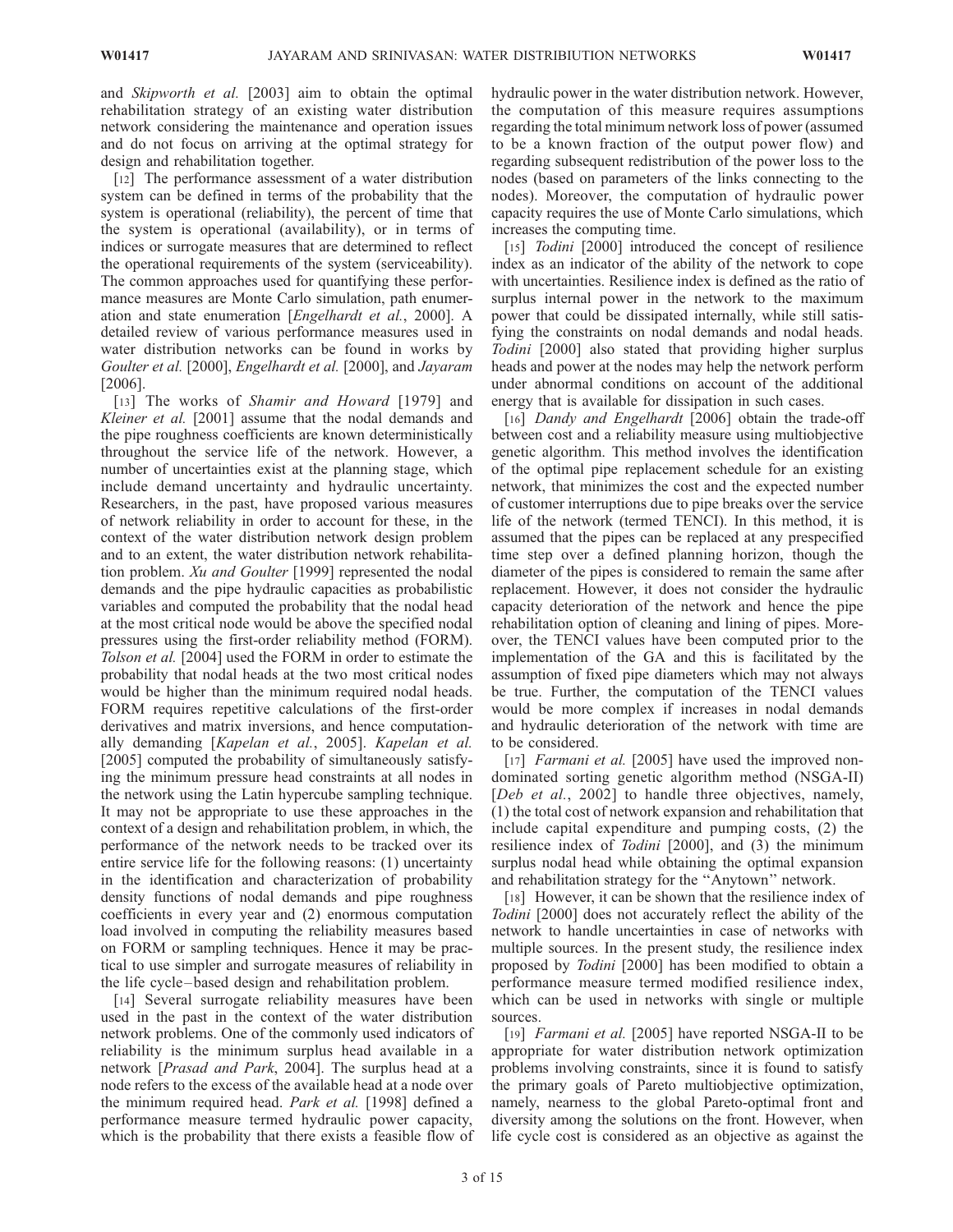cost incurred at a single point in time, there would be a substantial increase in the number of decision variables and a large increase in the number of hydraulic simulations that would have to be carried out. In such complex problems, the search process of a genetic algorithm originating from a randomly generated population set may not be effective in terms of arriving at the nondominant front in a computationally efficient manner. The search process of a genetic algorithm for the optimal design and rehabilitation problem considering life cycle costing may be improved by introducing a small number of diverse solutions obtained using a computationally efficient heuristic method, into the initial population set of the genetic algorithm. In this regard, a new heuristic method has been proposed in this work to solve the optimal design and rehabilitation problem. This heuristic method involves the selection of various design and rehabilitation alternatives in an iterative manner, based on the improvement in the network performance, as compared to the change in the life cycle cost on implementation of the alternatives.

[20] In the present study, a multiobjective formulation is proposed for the optimal design and rehabilitation of a network, with minimization of life cycle cost and maximization of minimum modified resilience index over the service life of the network as objectives. The modified resilience index is proposed as an improvement over the resilience index of Todini [2000], in terms of applicability to networks with multiple sources. The EPANET2 is used as the simulating engine to evaluate the modified resilience index values of the network during its service life and the nondominated sorting genetic algorithm (NSGA-II) proposed by *Deb et al.* [2002] is used to solve the constrained, multiobjective optimization problem. A new heuristic method is proposed in this study for use in design and rehabilitation problems that aim to maximize network performance while minimizing the life cycle cost. This heuristic method is shown to yield a set of diverse initial solutions, that when fed to the NSGA-II, drives the search process of the NSGA-II to reach the Pareto optimality in far less number of generations, leading to significant reduction in computing time. A sample network from *Larock et al.* [1999] is used to illustrate the optimal design and rehabilitation model proposed.

### 2. Modified Resilience Index

[21] Although the resilience index introduced by *Todini* [2000] is a simple and useful measure of the network performance, it may not be appropriate for use, if multiple sources are present in the network. Hence this index has been modified in the present study to enable applications that involve networks with multiple sources as well.

[22] The resilience index introduced by *Todini* [2000] is the ratio of the surplus internal power in the network to the maximum power that could be dissipated internally, after satisfying the constraints on nodal demands and nodal heads and is given as

$$
I_r = 1 - \frac{P_{int}}{P_{int,max}} \tag{4}
$$

where  $P_{int}$  is the amount of power dissipated internally in the network in order to satisfy the nodal demands and  $P_{int,max}$  is the maximum power that could be dissipated internally in order to satisfy the constraints in terms of nodal demands and the nodal heads.  $P_{int}$  is calculated as follows:

$$
P_{int} = P_{tot} - \gamma \sum_{j=1}^{nn} Q_j^{req} H_j
$$
 (5)

where  $Q_j^{req}$  is the demand at node *j*;  $H_j$  is the head at node *j*;  $\gamma$  is the specific weight of water and nn is the number of nodes.  $P_{tot}$  is the total power available at the entrance of the water distribution network, which equals  $\gamma \sum_{n=1}^{n}$  $\sum_{r=1} Q_r H_r$ , where  $Q_r$  is the discharge delivered by the reservoir r and  $H_r$  is the head at the reservoir  $r$  and  $nr$  is the number of reservoirs feeding the network.  $P_{int,max}$  is calculated as follows:

$$
P_{int, \max} = P_{tot} - \gamma \sum_{j=1}^{m} Q_j^{req} H_{\min,j}
$$
 (6)

where  $H_{\text{min},j}$  is the minimum required head at node j at which the nodal demands are to be supplied.

[23] On substituting the values of  $P_{int}$  (equation (5)) and  $P_{int, max}$  (equation (6)) in equation (4), the resilience index (for networks without pumps) can be written as

$$
I_r = \frac{\sum_{j=1}^{m} Q_j^{req} (H_j - H_{\min,j})}{\sum_{r=1}^{m} Q_r H_r - \sum_{j=1}^{m} Q_j^{req} H_{\min,j}}
$$
(7)

It can be observed from equation (7), that the term  $\sum_{n=1}^{n} Q_n H_n$ needs to be computed in order to obtain the resilience index. For networks with a single reservoir ( $r = 1$ ), the terms  $Q_1H_1$ and  $\sum_{m} Q_j^{req} H_{\text{min},j}$  remain constant irrespective of the pipe diameters and pipe roughness values and hence the value of resilience index is directly proportional to the surplus power in the demand nodes  $\left(\sum_{n=1}^{n} a_n\right)^n$  $\sum_{j=1}^{m} Q_j^{req} (H_j - H_{\text{min},j})$ . However, in networks with multiple sources, the flow output from the sources  $(Q_r)$  and hence the term  $\sum_{n=1}^{\infty}$  $\sum_{r=1} Q_r H_r$ , present in the denominator of equation (7), are not independent of the pipe diameters and pipe roughness values. This implies that a network with a large surplus power at the demand nodes may also have a large input power value and thereby, a low value of resilience index. For instance, when the diameter of a pipe connected to a reservoir that operates at a higher HGL value as compared to the other reservoirs is increased, it is likely that a larger portion of the total demand would be served by this reservoir than before. This would result in an increase in the  $\sum_{n=1}^{n}$  $\sum_{r=1}$   $Q_rH_r$  value in addition to the possible increase in the value of  $\sum_{n=1}^{\infty}$  $\sum_{j=1}^{m} Q_j^{req} (H_j - H_{\min,j})$ . This may result in a low value of resilience index despite a high value of surplus power at the demand nodes.

[24] In this work, the network performance measure, resilience index, proposed by *Todini* [2000], has been modified, rectifying the above mentioned drawback in the resilience index. The modified resilience index is based on the premise that the intent of a designer is to provide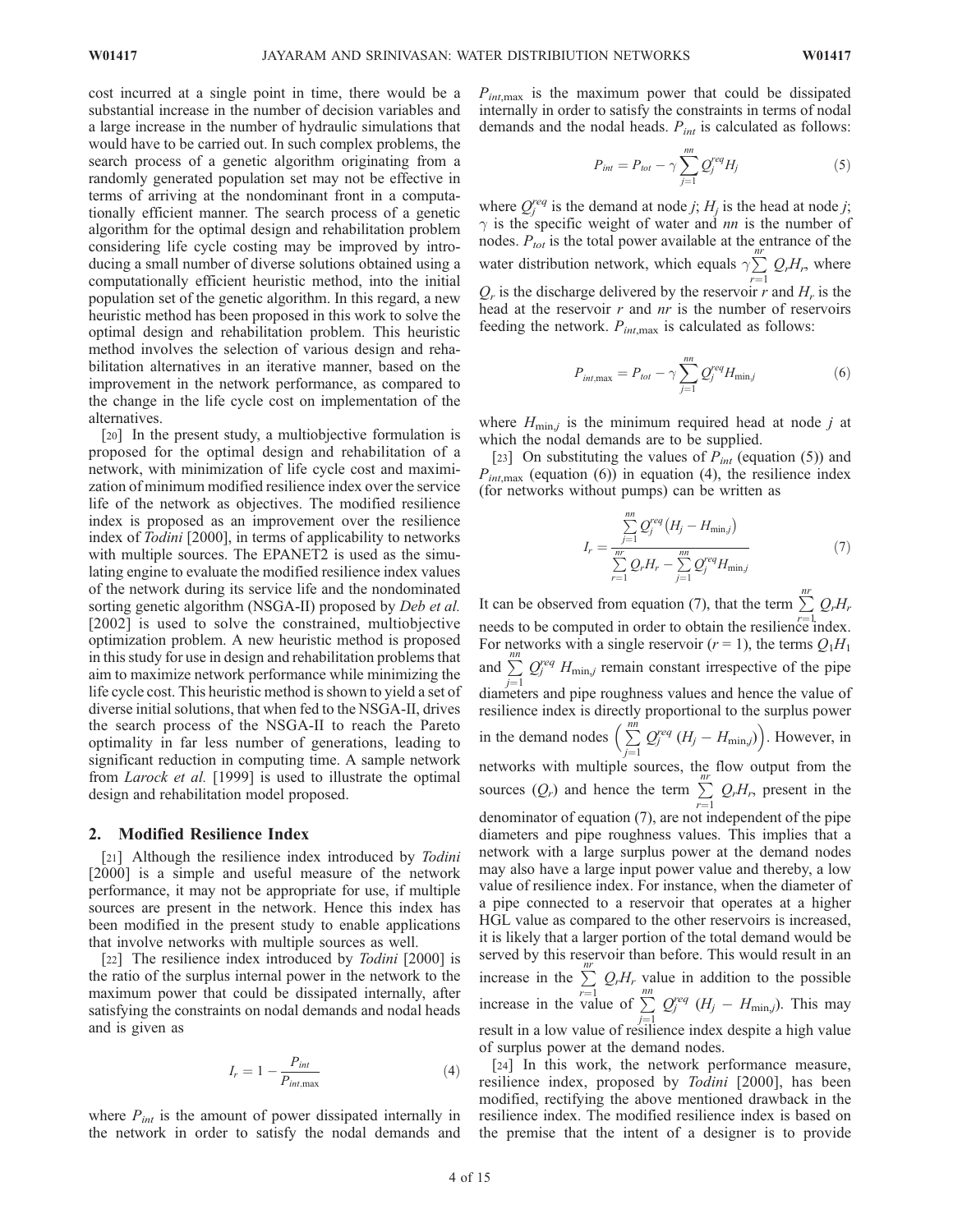additional power at the demand nodes than what is normally required in order to handle uncertainties. The surplus power provided at the nodes of the network would ensure that additional power could be dissipated in the network in case of enhanced demands or unexpected deterioration of the network. This measure proposed is termed modified resilience index  $(M_1)$ , and is defined as the amount of surplus power available at the demand nodes as a percentage of the sum of the minimum required power at the demand nodes:

$$
MI_r = \frac{\sum_{j=1}^{mn} Q_j^{req} (H_j - H_{\min,j})}{\sum_{j=1}^{mn} Q_j^{req} H_{\min,j}} \times 100
$$
 (8)

[25] It can be seen from equation (8) that the value of the modified resilience index is directly proportional to the total surplus power at the demand nodes. The term  $\sum_{j=1}^{n} Q_j^{req} H_{\text{min},j}$ is used to nondimensionalize the value of the surplus power at the demand nodes. The above definition can be extended for use in networks with pumps and tanks.

[26] It is to be noted that the interpretation of the modified resilience index is similar to that of the resilience index. While the resilience index takes values up to a maximum of 1, the modified resilience index can be greater than 1 with a theoretical upper limit of infinity (although infinity may not occur in practice). A modified resilience index value of  $X$  implies that the power at the demand nodes exceeds the minimum required power at the demand nodes by  $X\%$ . A higher value of X indicates a larger quantity of surplus power at the demand nodes, and thereby a better ability to handle uncertainties. So, the modified resilience index could be used to compare the uncertainty handling of one network relative to another, which is essential in the design and rehabilitation problems. For a more detailed analysis, Monte Carlo simulation (considering variables such as demand, roughness coefficient to be random) could be used to evaluate the solutions from the nondominant front obtained, before a final solution is selected for implementation.

### 3. Formulation

[27] The objective of the problem is to determine the least cost solution (present value of the life cycle cost) to a typical network design and rehabilitation problem, while maximizing the minimum value of the modified resilience index over the service life of the network with an intent to cater to the uncertainties. The process of design is considered to involve the determination of the initial pipe diameters, while the process of rehabilitation of the network is considered to involve cleaning and lining and/or replacement of one or more pipes in the network at different points in time during the network's service life. Moreover, the diameter of a pipe after replacement can take any of the commercially available sizes. In this formulation, an upper limit is fixed on the number of times a pipe could be replaced  $(n_1)$  and the number of times a pipe could be cleaned and lined  $(n_2)$ . There are hence  $(1 + 2n_1 + n_2)$ decision variables corresponding to each pipe in the network, namely, the initial diameter, the  $n_1$  years in which the

pipe is to be replaced, the  $n_1$  pipe diameters corresponding to the  $n_1$  years of pipe replacement, the  $n_2$  years in which the pipe should be cleaned and lined. A multiobjective formulation for the optimal design and rehabilitation problem considered is proposed herein.

[28] The two objectives of the optimal design and rehabilitation formulation are (1) to minimize the present value of life cycle cost of the network and (2) to maximize minimum resilience index over the service life of the network.

### 3.1. Minimize the Present Value of the Life Cycle Cost

[29] The life cycle cost of a network includes: (1) the initial cost of pipes, (2) the cost of replacing old pipes with new ones, (3) the cost of cleaning and lining existing pipes, (4) the expected repair cost for pipe breaks and (5) the salvage value of the pipes that are replaced. Since the cost of cleaning and lining, the cost of pipe replacement, the repair cost and the salvage value of pipes accrue at various points in time during the service life of the network, they need to be converted to the corresponding present value using a suitable discount rate, as shown in equation (9):

Minimize 
$$
f_1 = \sum_{p=1}^{np} IC(p, D_p^{new}) + \sum_{p=1}^{np} \sum_{t_p^{rep} \in R_p} RC(p, D_{p, t_p^{rep}}^{rep}, t_p^{rep})
$$
  
+  $\sum_{p=1}^{np} \sum_{t_p^{e} \in C_p} CC(p, D_{p, t_p^{e}}, t_p^{e})$   
+  $\sum_{p=1}^{np} \sum_{t=1}^{SL} BC(p, D_{p, t}, BR_{p, t}, t)$   
-  $\sum_{p=1}^{np} \sum_{t_p^{rep} \in R_p} SV(p, D_{p, t_p^{rep}}, t_p^{rep}, t_p^{rep}, t_p^{rep, prev})$  (9)

where p denotes a pipe,  $D_p^{new}$  is the initial diameter of the pipe p;  $t_p^{rep}$  is one of the years in which the pipe p would be replaced and  $t_p^{rep,prev}$  is the year of previous replacement of pipe  $p$ ;  $R_p$  is the set of all years in which the pipe p would be replaced;  $D_{p,t_{p}^{rep}}^{rep}$  is the diameter of the pipe p after replacement in the year  $t_p^{rep}$ ;  $t_p^c$  is one of the years in which pipe p would be cleaned and lined;  $C_p$  is the set of all years in which the pipe p would be cleaned and lined;  $D_{p,t_p^c}$  is the diameter of the pipe p to be cleaned and lined in the year  $t_p^c$ ;  $D_{p,t}$  is the diameter of pipe p in year t;  $BR_{p,t}$  is the break rate of the pipe  $p$  in year  $t$  and  $SL$  is the service life of the network.

3.1.1. Initial Cost (IC)

[30] The initial cost of a pipe is given as

$$
IC(p, D_p^{new}) = UC_p^{new}(D_p^{new})L_p
$$
 (10)

where  $L_p$  is the length of the pipe p and  $UC_p^{new}(D_p^{new})$  is the unit cost of a new pipe with diameter  $D_p^{new}$ .

#### 3.1.2. Replacement Cost (RC)

[31] The replacement cost corresponds to the cost of new pipes that are used as replacement for the older ones. It is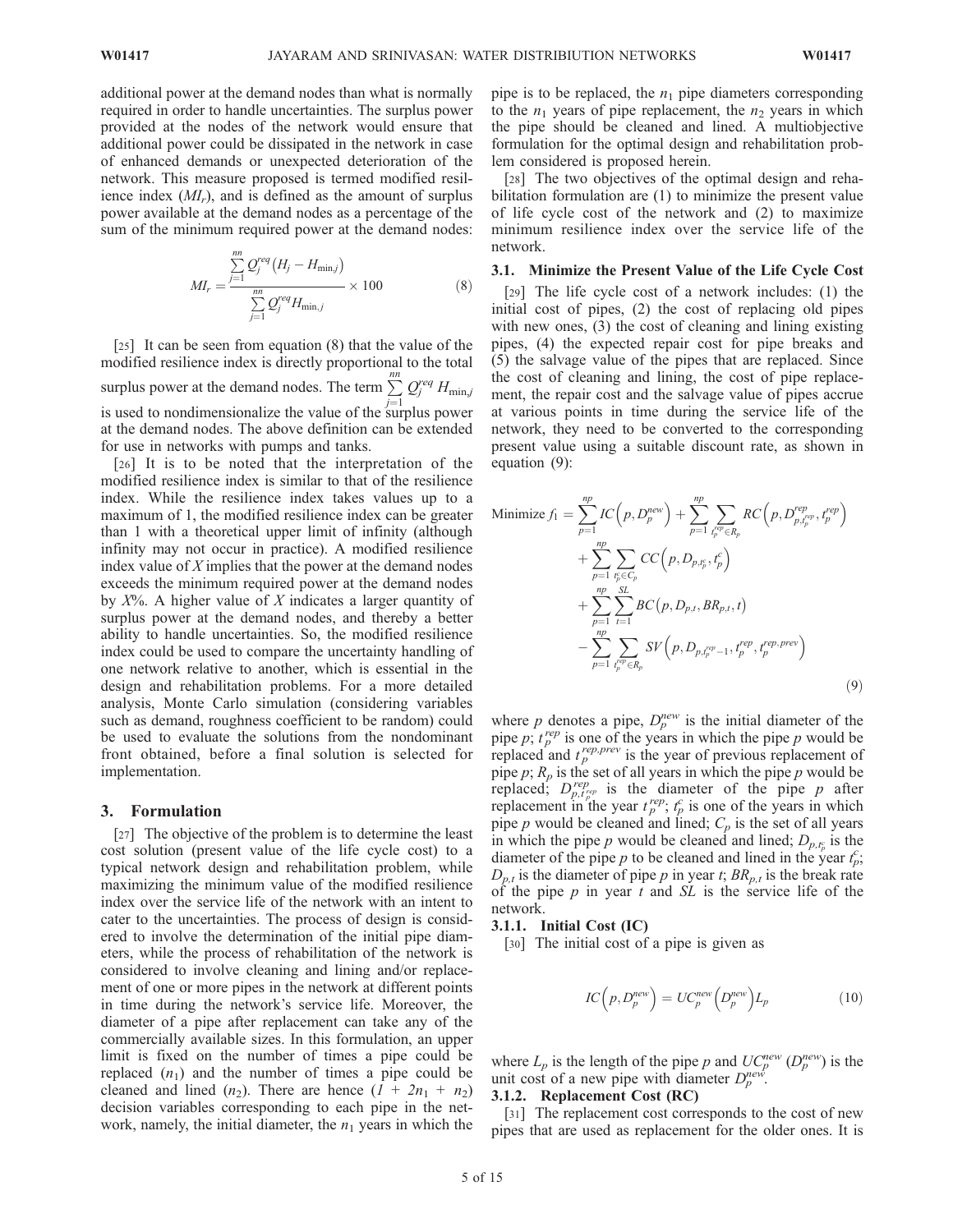assumed that pipes would be replaced at the beginning of the year. The total replacement cost is calculated as follows:

Total replacement cost = 
$$
\sum_{p=1}^{np} \sum_{t_p^{rep} \in R_p} RC\left(p, D_{p,t_p^{rep}}^{rep}, t_p^{rep}\right)
$$
 (11)

In equation (11),

$$
RC(p, D_{p, f_p}^{rep}, t_p^{rep}) = \frac{UC_p^{new}(D_{p, f_p}^{rep})L_p}{\left(1 + \frac{r}{100}\right)^{t_p^{op}-1}}, \qquad t_p^{rep} > 1
$$

where  $r$  is the discount rate.

# 3.1.3. Cleaning and Lining Cost (CC)

[32] The cleaning and lining cost corresponds to the cost of cleaning and lining of the existing pipes. It is assumed that the cleaning and lining of pipes would be carried out at the beginning of the year. The total cost of cleaning and lining is calculated as follows:

Total cost of cleaning and limiting 
$$
=\sum_{p=1}^{np} \sum_{t_p^c \in C_p} CC(p, D_{p,t_p^c}, t_p^c)
$$
 (12)

In equation (12),

$$
CC(p, D_{p, r_p^c}, t_p^c) = \frac{UC_p^{cl}(D_{p, r_p^c})L_p}{\left(1 + \frac{r}{100}\right)^{r_p^c - 1}}, \qquad t_p^c > 1
$$

where  $UC_p^{cl}(D_{p,t_p^c})$  is the unit cost of cleaning and lining pipe p with diameter  $D_{p,t_p^c}$ .

# 3.1.4. Breakage Cost (BC)

[33] The breakage cost corresponds to the expected cost for repairing pipe breaks. The breakage cost would be a function of the diameter of the pipe, the initial pipe break rate  $(BR(t_0))$  and the growth rate in the pipe break rate  $(A)$ . The breakage cost of a pipe during any year is assumed to be concentrated at the beginning of the year. The total cost of breakage is calculated as follows:

$$
\text{Total breakage cost} = \sum_{p=1}^{np} \sum_{t=1}^{SL} BC(p, D_{p,t}, BR_{p,t}, t) \tag{13}
$$

In equation (13),

$$
BC(p, D_{p,t}, BR_{p,t}, t) = \frac{C_p^{repair}BR_{p,t}L_p}{\left(1 + \frac{r}{100}\right)^{t-1}}
$$

where  $C_p^{repair}$  is the cost of repairing a single pipe break for pipe p with diameter  $D_p$ ;  $BR_{p,t}$  is the expected number of breaks of pipe  $p$  during the year  $t_p$  per unit length of the pipe, which can be calculated by assuming an initial breakage rate and by using a break growth rate expression such as the one given by Shamir and Howard [1979].

### 3.1.5. Salvage Value (SV)

[34] The total salvage value is calculated as follows:

Total salvage value = 
$$
\sum_{p=1}^{np} \sum_{t_p^{rep} \in R_p} SV(p, D_{p,t_p^{rep}-1}, t_p^{rep}, t_p^{rep,prev})
$$
\n(14)

In equation (14),

$$
SV\left(p,D_{p,f_p^{rep}-1},t_p^{rep},t_p^{rep,prev}\right) = \frac{USV_p\left(D_{p,f_p^{rep}-1},t_p^{rep,prev}\right)L_p}{\left(1+\frac{r}{100}\right)^{f_p^{rep}-1}}
$$

where  $USV_p (D_{p, t_p^{rep}-1}, t_p^{rep, prev})$  is the salvage value per unit length of the pipe p with diameter  $D_{p, t_p^{rep-1}}$ , which has been installed at the beginning of the year  $t_{p}^{rep,prev}$  and is replaced at the beginning of the year  $t_p^{rep}$ .

# 3.2. Maximize Minimum Modified Resilience Index Over the Service Life Period

[35]

$$
\text{Maximize} \ f_2 \ = \ \mathop{\rm Min}_{SL} \left\{ M_{r,t}(\mathbf{D_t}, \mathbf{C_t}, \mathbf{Q_t}) \right\} \ t \in \left[ t_{1,start}, t_{SL,end} \right] \tag{15}
$$

where  $M_{r,t}$  ( $\mathbf{D_t}$ ,  $\mathbf{C_t}$ ,  $\mathbf{Q_t}$ ) is the modified resilience index of the network in year t with diameter set  $(D_t)$ , set of Hazen-Williams coefficients  $(C_t)$  and the nodal demand set  $(Q_t)$ ;  $t_{1,start}$  is the beginning of the first year;  $t_{SL,end}$  is the end of the last year and SL is the service life of the network.

[36] In equation (15),  $f_2$  denotes the minimum value of the modified resilience index that the network could possess during any of the years during its service life. The diameter of the pipes in any year needs to be calculated on the basis of the set of initial diameters, years in which pipe replacements are carried out and the diameters of the replaced pipes. The Hazen-Williams coefficient of the links would depend on the above mentioned factors and the years in which pipes are cleaned and lined, the initial pipe roughness and the roughness growth rate of pipes. The nodal demands in the network in any year would depend on the initial demands and the demand growth rate.

### 4. Solution Methods

[37] In this study, three methods are employed to solve the optimal network design and rehabilitation formulation. The first method involves the use of the multiobjective evolutionary algorithm, fast elitist nondominated sorting genetic algorithm II (NSGA-II) of *Deb et al.* [2002], to generate the trade-off between the two objectives. The second one involves the use of the proposed heuristic method. The third is a combination of the heuristic method and the NSGA-II. In this method, a small percent of the solutions obtained from the heuristic method are used as part of the initial population of the NSGA-II to drive the search process of the NSGA-II to reach the Pareto optimality in far less number of generations, leading to significant reduction in computing time. The following sections describe these three methods in detail.

# 4.1. Nondominated Sorting Genetic Algorithm II (NSGA-II)

[38] Figure 1 describes the methodology that uses NSGA-II to obtain the set of nondominated solutions for the optimal network design and rehabilitation problem proposed in this work. The objective functions and the constraint corresponding to each of the GA strings are to be evaluated in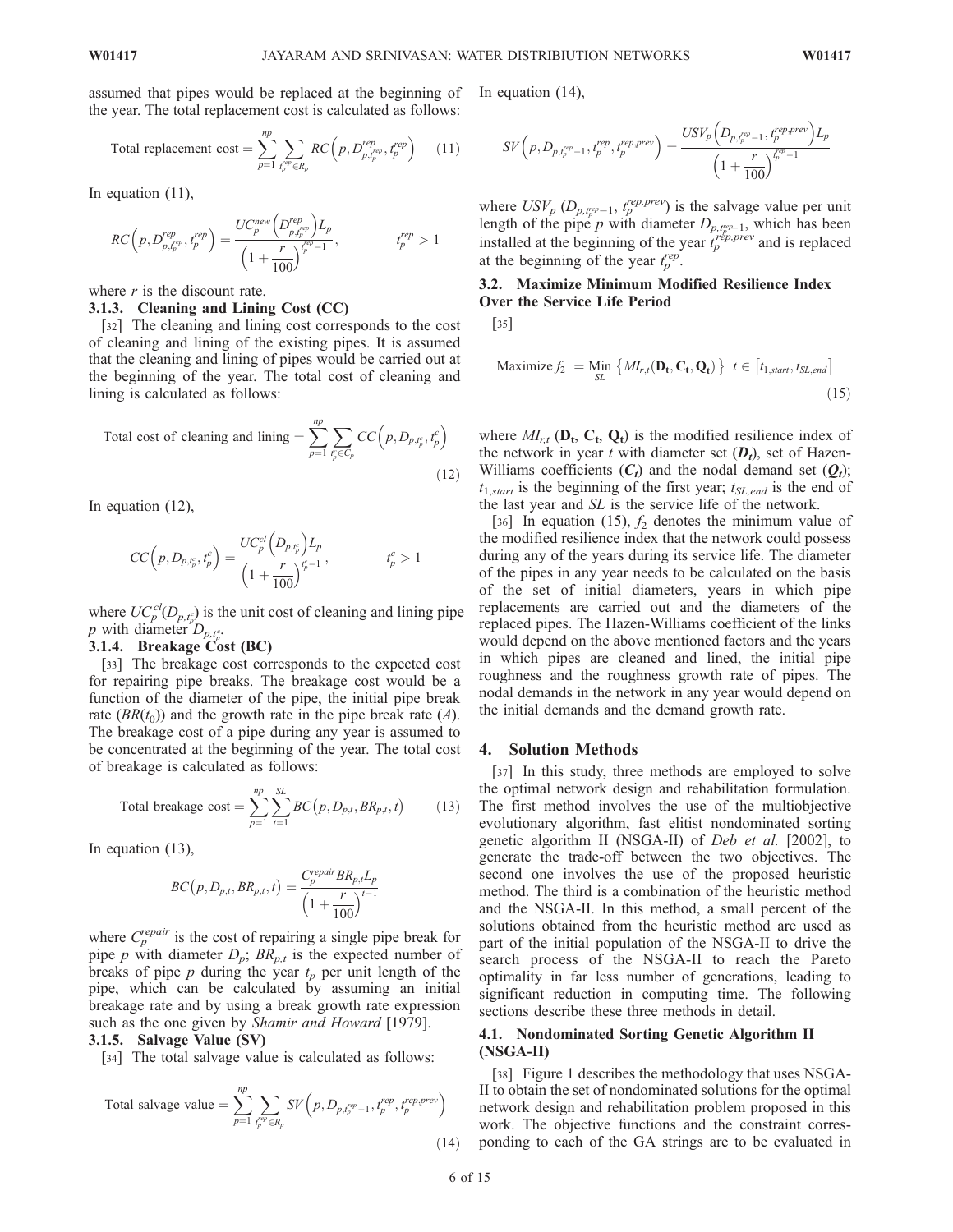

Figure 1. Solution methodology (using NSGA-II alone).

order to arrive at the fitness of the strings. Hence each of the network design and rehabilitation alternatives generated from the GA module is sent to the hydraulic network solver EPANET 2 [Rossman, 2000] for computing the nodal heads and subsequently, the minimum modified resilience index. Further, the life cycle cost corresponding to each design and rehabilitation alternative is computed using equation (9). Following this, the values of the objective functions are computed for all the network design and rehabilitation alternatives and are sent to the NSGA-II module for fitness function evaluation. After this, these solutions are sorted according to the fast elitist-based nondominated approach to identify the different levels of nondominated fronts. Subsequently new populations are created using binary tournament selection, crowded comparison, crossover and mutation. This process is repeated until the specified stopping criterion is achieved and the final set of nondominated design and rehabilitation alternatives is stored in an output file. Further discussions on the methodology of NSGA-II and its advantages over the other multiobjective evolutionary algorithms can be found in work by Deb et al. [2002] and Murty et al. [2006].

### 4.2. Heuristic Method

[39] It is envisaged to improve the search process of the NSGA-II by introducing in the initial population set of the genetic algorithm, a small number of diverse solutions obtained using a heuristic procedure for the optimal design and rehabilitation problem. In this regard, a new heuristic method is proposed to obtain the trade-off curve between the two objectives mentioned for the optimal design and rehabilitation problem.

[40] The proposed heuristic method initially assumes that the diameter of all the pipes would be equal to the smallest commercially available diameter throughout the entire service life of the network. Subsequently, the network configuration is updated in several iterations, each of which involves evaluating the consequences of various possible design and rehabilitation alternatives. The change in the life cycle cost and the improvement in the sum of the modified resilience index values in all the years  $\left(\sum_{n=1}^{S} x_n\right)^{N}$  $\sum_{t=1}^{\infty} \left( M I_r^{new,t} \right)$  $(M_r^{old,t})$   $(M_r^{new,t}$  is the modified resilience index of the network in the year  $t$  after implementing the design/ rehabilitation alternative and  $M_r^{old,t}$  is the modified resilience index of the network in the year  $t$  before implementing the alternative) on implementing each of the alternatives is computed. The alternative that results in the largest improvement in the sum of the modified resilience index during the service life of the network as compared to the change in the life cycle cost is implemented in every iteration. This process is repeated until no further increase in the modified resilience index can be achieved.

[41] The detailed description of the proposed heuristic method is as follows. This heuristic method has also been illustrated in Figure 2.

[42] Let  $D_{p,t}$  represent the diameter of pipe p in year t;  $C_{p,t}$  be the Hazen-Williams coefficient of pipe p in year t;  $BR_{p,t}$  be the breakage rate of pipe p in year t;  $S_{p,t}^{cl}$  be the cleaning and lining status of the pipe p in year t  $(S_{p,t}^{cl} = 1)$  if pipe p is cleaned and lined in year t,  $S_{p,t}^{cl} = 0$  else); and  $S_{p,t}^{rep}$ be the replacement status of the pipe p in year  $t$  ( $S_{p,t}^{rep} = 1$  if pipe p is replaced in year t,  $S_{p,t}^{rep-1} = 0$  else).

[43] Step 1: To start with, assume that every link would have the smallest commercially available diameter pipe through out the entire service life of the network. At this stage, none of the pipes have been cleaned and lined or replaced at any point in time.

$$
\begin{array}{lll} D_{p,t}=D_{\min} & \forall\; p,t; \quad S^{cl}_{p,t}=0 & \forall\; p,t; \\ S^{rep}_{p,t}=0 & \forall\; p,t; \quad C_{p,1}=C^{new}\big(D_{p,1}\big) & \forall\; p \\ BR_{p,1}=BR^{new}\big(D_{p,1}\big) & \forall\; p \end{array}
$$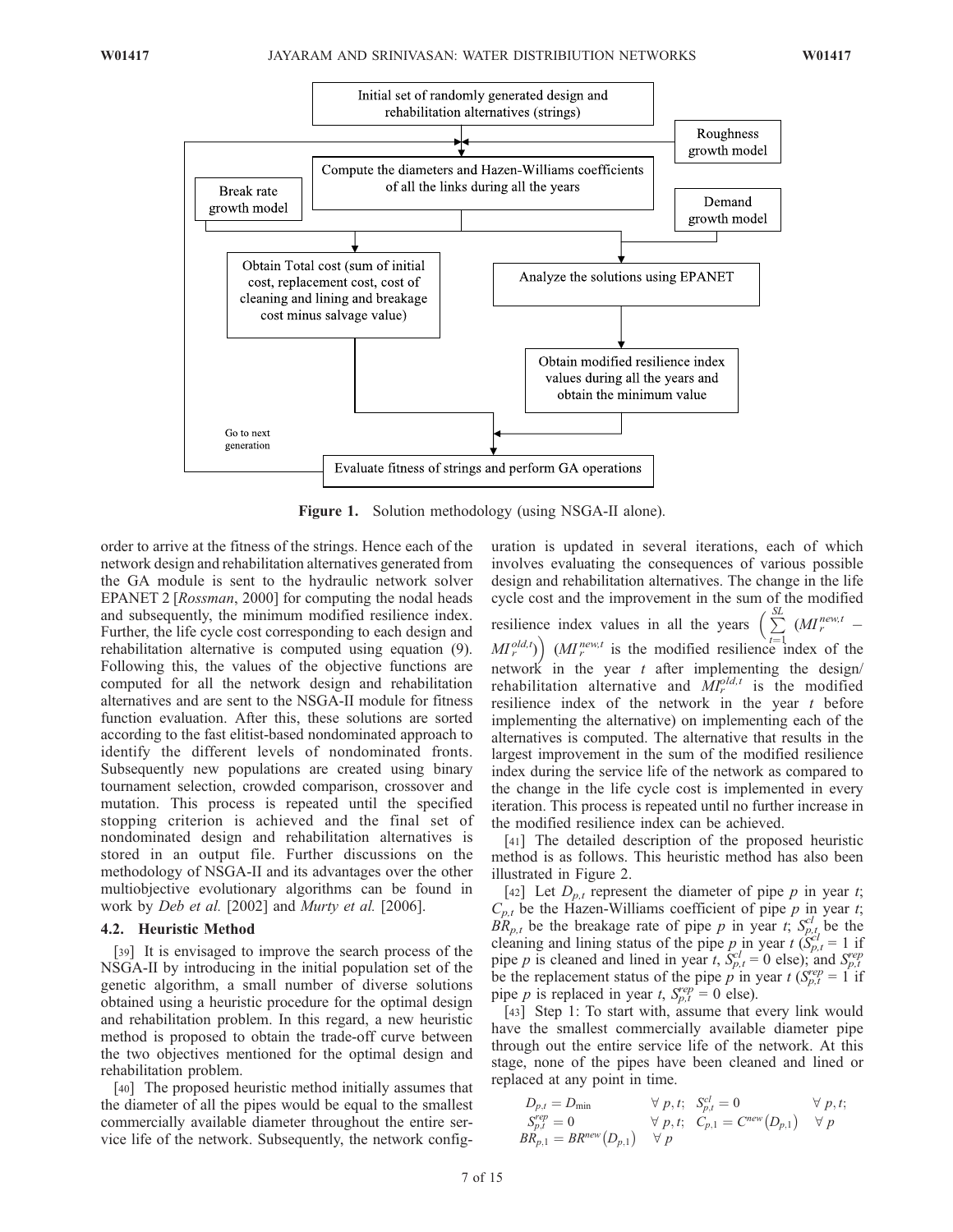

Figure 2. Solution methodology (using proposed heuristic alone).

where  $D_{\text{min}}$  is the smallest commercially available diameter;  $C^{new}(D_{p,1})$  is the Hazen-Williams coefficient of a new pipe with diameter  $D_{p,1}$  and  $BR^{new}(D_{p,1})$  is the breakage rate of a new pipe with diameter  $D_{p,1}$ .

[44] Step 2: Evaluate the following design and rehabilitation alternatives on all the pipes in the network.

[45] 2.1: Evaluate the following actions on the pipe  $i$  in the network (Initial value of  $i$  equals 1).

[46] 2.1.1: Increase the initial diameter of the pipe  $i$  to the next commercially available size, if possible; that is, increase  $D_{i,1}$  to the next available size. Compute and store the change in the life cycle cost and the change in the sum of the modified resilience index values in all the years. Reset the value of  $D_{i,1}$  to the original value (the value that existed at the beginning of step 2). Proceed to 2.1.2.

[47] 2.1.2: Evaluate the following rehabilitation actions on pipe *i* carried out in the beginning of year  $k \forall k \in [2, 1]$ service life] (Initial value of  $k$  equals 2).

[48] 2.1.2.1: If the pipe *i* has not been replaced in the year  $k$  (current year) in any of the previous iterations and if the number of times pipe *i* has been replaced in the previous

iterations is less than the upper limit  $(n_1)$ , replace the pipe i with the smallest commercially available diameter pipe in year k.

If 
$$
S_{i,k}^{rep} = 0
$$
 and  $\sum_{q=2}^{SL} S_{i,q}^{rep} < n_1$ , then,  
\n $D_{i,r} = D_{\min}$  for  $r = k, k + 1, ..., T_{next} - 1$ 



Figure 3. Sample network [*Larock et al.*, 1999].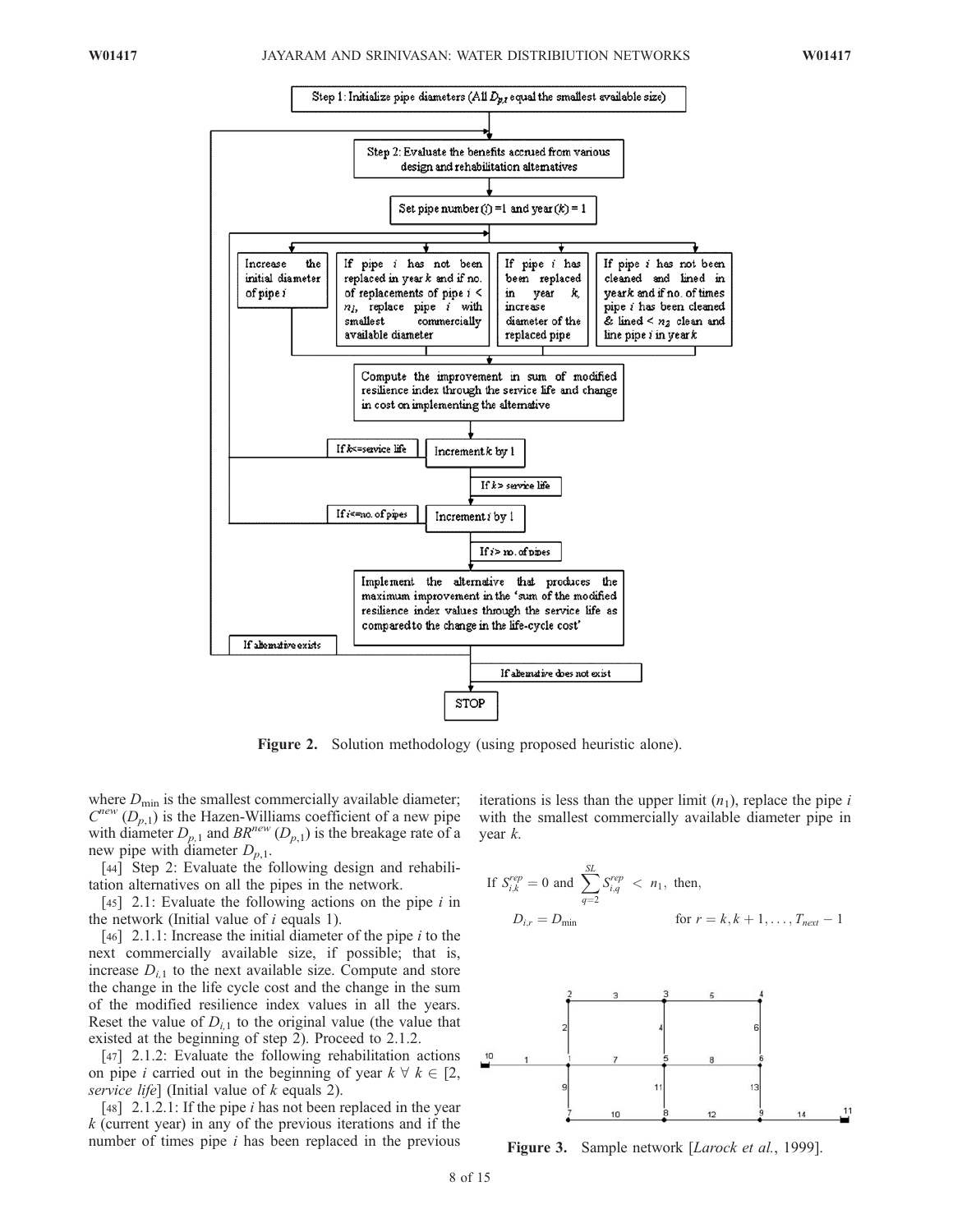Table 1. Node Parameters

| Node | Demand in First Year, L/min | Elevation, m |
|------|-----------------------------|--------------|
|      | 2208.71                     | 734.568      |
| 2    | 2038.81                     | 733.044      |
| 3    | 1699.01                     | 731.520      |
| 4    | 2378.62                     | 713.232      |
| 5    | 1529.11                     | 733.044      |
| 6    | 2548.52                     | 716.280      |
|      | 2038.81                     | 733.044      |
| 8    | 1699.01                     | 731.520      |
| 9    | 2548.52                     | 722.376      |

where  $T_{next}$  is the earliest year (>k) in which the pipe i is to be replaced as determined in the previous iterations.

$$
C_{i,k} = C^{new}(D_{i,k}); BR_{i,k} = BR^{new}(D_{i,k}); S_{i,k}^{rep} = 1
$$

Compute and store the change in the life cycle cost and the change in the sum of the modified resilience index values over the service life. Reset the values of the parameters that have been modified above to those that existed at the beginning of step 2. If  $S_{i,k}^{rep} = 1$ , then proceed to 2.1.2.2. If  $S_{i,k}^{rep} = 0$  and  $\sum_{k=1}^{S}$  $\sum_{q=2}^{5} S_{i,q}^{rep} = n_1$ , then proceed to 2.1.2.3.

[49] 2.1.2.2: If the pipe *i* has been previously replaced in year  $k$ , increase the diameter of the replaced pipe to the next commercially available size (if available). If  $S_{i,k}^{rep} = 1$  and  $D_{i,k}$  <  $D_{\text{max}}$ , then increment the value of  $D_{i,r}$  to the next commercially available size for  $r = k$ ,  $k + 1, \ldots, T_{next} - 1$ , where  $T_{next}$  is the earliest year ( $\geq k$ ) in which the pipe *i* is to be replaced as determined in the previous iterations:

$$
C_{i,k} = C^{new}(D_{i,k}); BR_{i,k} = BR^{new}(D_{i,k})
$$

where  $D_{\text{max}}$  denotes the largest available commercial diameter considered. Compute and store the change in the life cycle cost and the change in the sum of the modified resilience index values over the service life. Reset the values of the parameters that have been modified above to those that existed at the beginning of step 2.

Else if 
$$
S_{i,k}^{rep} = 1
$$
 and  $D_{i,k} = D_{\text{max}}$ , then proceed to 2.1.2.3

[50] 2.1.2.3: If the number of times pipe  $i$  has been cleaned and lined in the previous iterations is less than the upper limit  $(n_2)$  and if the pipe has not been cleaned and lined in the year  $k$  in any of the previous iterations, clean and line the pipe *i* during the year *k*. If  $S_{i,k}^{cl} = 0$  and  $\sum_{i=1}^{SL}$  $\sum_{q=2}^{56} S_{i,q}^{cl} <$  $n_2$ , then  $C_{i,k} = C^{cl} (D_{i,k})$ ;  $S_{i,k}^{cl} = 1$ , where  $C^{cl} (D_{i,k}^{q-2})$  is the Hazen-Williams coefficient of a pipe with diameter  $D_{i,k}$ after cleaning and lining. Compute and store the change in the life cycle cost and the change in the sum of the modified resilience index values over the service life. Reset the values of the parameters that have been modified above to those that existed at the start of step 2. Proceed to 2.1.3.

[51] 2.1.3: If k is less than the service life (SL) of the network, increment  $k$  by 1 and proceed to 2.1.2, else to 2.2.

[52] 2.2: If i is less than the number of pipes, increment i by 1 and proceed to 2.1, else to step 3.

[53] Step 3: Of all the options (listed in step 2) that are tried out on various pipes, implement the alternative that produces the maximum improvement in the sum of the modified resilience index values through the service life as compared to the change in the life cycle cost. If there is no change that can be deemed beneficial, the iteration is stopped and the heuristic method is terminated. Otherwise, go to step 2 and continue the iteration.

[54] Step 4: The various pairs of minimum modified resilience index and life cycle cost obtained in every iteration, at the end of step 3, form points on the trade-off curve.

### 4.3. Combination of NSGA-II and Heuristic Method

[55] In this section, a solution methodology is proposed to improve the search process of the NSGA-II, wherein a small number of diverse solutions obtained using the proposed heuristic method are incorporated in to the initial population set of the NSGA-II and the NSGA-II is rerun. Directing the search process of the NSGA-II from the solutions obtained using the heuristic method rather than a completely random set of solutions would drive the search process to reach the Pareto optimality in far less number of generations. The selection and the crossover mechanisms ensure that the fit strings (obtained using the heuristic method) that have been fed in to the initial population are used in arriving at new strings, which would then possess some of the characteristics of the fit strings. The elitism operator in the NSGA-II ensures that the solutions obtained from the heuristic method would continue to remain in the population set until better solutions are found during the search process of the NSGA-II. However, it is to be noted that only a small percent of the heuristic solutions are fed into the initial population of the NSGA-II with an intent to avoid any possible bias.

# 5. Case Example

[56] The multiobjective formulation proposed for the optimal network design and rehabilitation problem considered herein, is illustrated using a hypothetical network. The network topology is chosen from *Larock et al.* [1999] (Figure 3). This network consists of 11 nodes, where the nodes 10 and 11 refer to the source nodes with fixed hydraulic grade line (HGL) elevations of 792.48 m and 762 m respectively, while the remaining nodes (nodes 1 to 9) are demand nodes. The minimum HGL elevation

Table 2. Pipe Lengths

| Link           | Length, m |
|----------------|-----------|
|                | 457.20    |
| $\overline{2}$ | 304.80    |
| 3              | 609.60    |
| $\overline{4}$ | 304.80    |
| 5              | 609.60    |
| 6              | 304.80    |
| 7              | 609.60    |
| 8              | 609.60    |
| 9              | 365.76    |
| 10             | 609.60    |
| 11             | 609.60    |
| 12             | 365.76    |
| 13             | 365.76    |
| 14             | 457.20    |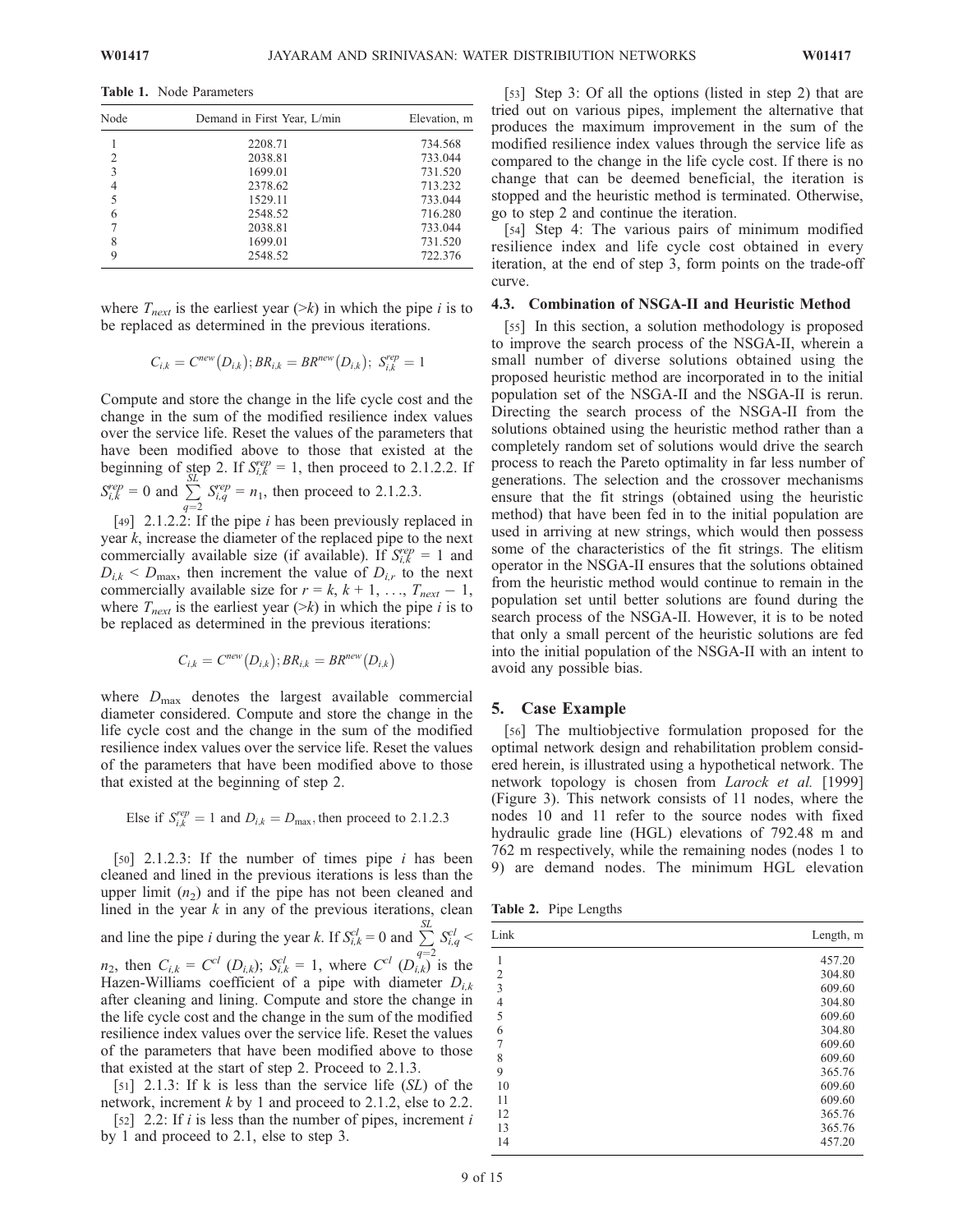Table 3. Costs and Breakage Rate Data of Commercially Available Pipes

| Diameter,<br>mm | Cost of<br>New Pipe <sup>a</sup> | Cost of Cleaning<br>and Lining <sup>a</sup> | Break Rate of<br>New Pipe,<br>breaks/a/unit length |
|-----------------|----------------------------------|---------------------------------------------|----------------------------------------------------|
| 100             | 615                              | 670.82                                      | 1.36                                               |
| 150             | 900                              | 821.58                                      | 1.04                                               |
| 200             | 1290                             | 948.68                                      | 0.71                                               |
| 250             | 1740                             | 1060.66                                     | 0.39                                               |
| 300             | 2250                             | 1161.90                                     | 0.07                                               |
| 350             | 2790                             | 1254.99                                     | 0.05                                               |
| 400             | 3420                             | 1341.64                                     | 0.05                                               |

<sup>a</sup>Cost is given in Indian rupees.

requirement at each demand node is assumed to be 15 m more than the nodal elevation. The values of the peak daily demands in the base year at the nodes along with the nodal elevations are given in Table 1. There are 14 links in the network, the lengths of which are given in Table 2.

[57] This network needs to be designed and maintained in good working condition for 30 a. It is assumed that there are 7 different sizes of commercially available pipes in the market, the costs and the breakage rate data of which are shown in Table 3.

[58] The initial roughness and the roughness growth of pipes are assumed on the basis of the data given by Sharp and Walski [1988] (equation (2)). The initial roughness of the pipes is assumed to be 0.18288 mm (0.0006 ft), while the pipe roughness growth rate is assumed to be  $0.094488$  mm/a  $(0.00031$  ft/a). The initial break rate of pipes is assumed on the basis of the break data provided by *Goulter* and Coals [1986] and the break growth rate expression provided by Shamir and Howard [1979] (equation (1)) was used with the value of the break rate coefficient  $(A)$  taken to be 0.1. The cost of repairing a break is taken to be 1/50 of the unit cost of a new pipe. The performance of this network is expected to deteriorate over the life time of 30 a, not only because of the deterioration in the structural and the hydraulic capacities, but also because of the increase in nodal demands with time. It is assumed that the growth rates in all the nodal demands would be 2 percent/a.

[59] The two rehabilitation measures that have been adopted for this network are cleaning and lining of pipes and pipe replacements. The process of cleaning and lining is assumed to reduce the roughness of the pipe and thereby increase the hydraulic capacity. A cleaned and lined pipe is assumed to have a roughness value of 0.24384 mm (0.0008 ft). The costs of cleaning and lining pipes of various diameters are given in Table 3. Pipe replacements are assumed to reduce the roughness value of pipes and the Salvage value = initial cost  $\times$  (residual life/total life)

break rate of pipes to those of a new pipe (Table 3). The salvage value of a pipe is calculated using linear depreciation:

where the total life is assumed to be 30 a and the residual life is taken to be 30 minus the number of years the pipe has served before replacement.

[60] It is also assumed that the upper limit of the number of pipe replacements  $(n_1)$  is 1 and the upper limit on the number of times a pipe can be cleaned and lined  $(n_2)$  is 2. In all present value computations, the real rate of return (nominal rate of return corrected for inflation) is taken as 5%.

[61] It is proposed to obtain the trade off between the life cycle cost and the minimum modified resilience index during the 30-a service period using (1) NSGA-II, (2) the proposed heuristic method, and (3) the combination of NSGA-II and the proposed heuristic method. It is also proposed to investigate the relationship between the modified resilience index and the ability of the network to handle uncertainties.

# 6. Results and Discussion

[62] The fallibility of the resilience index defined by Todini [2000] when applied to water distribution networks with multiple sources is illustrated using three different configurations A, B and C of the network shown in Table 4. In the configuration A, all the pipes in the network have a diameter of 300 mm with a Hazen-Williams coefficient of 100. In the configuration B, all the pipes in the network have a diameter of 400 mm with a Hazen-Williams coefficient of 100, while in C, all the pipes in the network have a diameter of 500 mm with a Hazen-Williams coefficient of 100. The nodal demands used for this analysis are taken to be the set of initial demands that are shown in Table 1. The terms, surplus output power at demand nodes, net input power (power at reservoirs that are draining minus power at reservoirs that are filling) and minimum output power required, that are used in the calculation of the resilience index and the proposed modified resilience index for the three configurations A, B and C are computed and shown in Table 4.

[63] It can be seen from the Table 4 that, as the diameter of the pipes increase from 300 mm (configuration A) to 500 mm (configuration C), the total surplus power at the demand nodes increases by nearly 52.2%, while the net input power also increases by around 6.4%. This increase in the total input power is a result of the redistribution of the flows supplied by the two reservoirs. In configuration A, the reservoir (node 10) with the higher head supplies

Table 4. Comparison of Solutions A, B, and C

| Solution <sup>a</sup> | Pipe<br>Hazen-Williams<br>Coefficient | Surplus Output<br>Power at Demand<br>Nodes, kW | Net Input<br>Power, kW | Minimum<br>Output Power<br>Required, kW | Resilience<br>Index | Modified<br>Resilience<br>Index |
|-----------------------|---------------------------------------|------------------------------------------------|------------------------|-----------------------------------------|---------------------|---------------------------------|
| А                     | 100                                   | 61.33                                          | 2406.4                 | 2266.3                                  | 0.43                | 2.65                            |
| В                     | 100                                   | 78.50                                          | 2473.3                 | 2266.3                                  | 0.38                | 3.46                            |
|                       | 100                                   | 91.56                                          | 2560.9                 | 2266.3                                  | 0.31                | 4.04                            |

a Solution A corresponds to a network configuration with all pipes having 300 mm diameter; solution B corresponds to a network configuration with all pipes having 400 mm diameter; and solution C corresponds to a network configuration with all pipes having 500 mm diameter.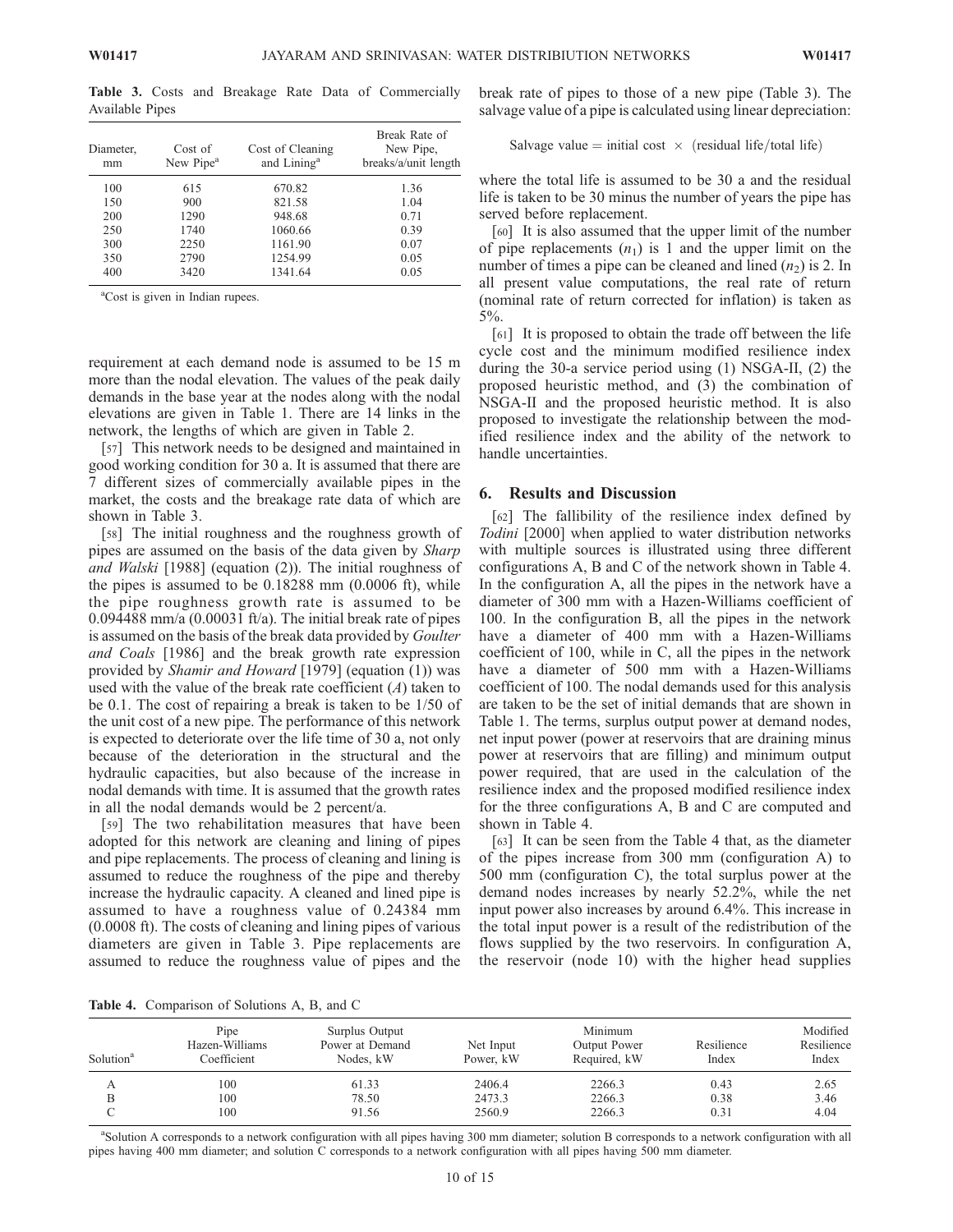

Hazen-Williams coefficient of pipes

Figure 4. Comparison of the nodal demand enhancement factors corresponding to various Hazen-Williams coefficient values for the three solutions A, B, and C.

15.66 m<sup>3</sup> /min of flow, while the reservoir (node 11) with the lower head supplies  $3.03 \text{ m}^3/\text{min}$  of flow. On the other hand, in configuration C, reservoir 10 supplies 46.65 m<sup>3</sup>/min of flow, with the reservoir 11 receiving  $27.96 \text{ m}^3/\text{min}$  of flow. The increased supply from the reservoir with the higher head (node 10) in configuration C results in an increase in the net input power in configuration C as compared to configuration A. This increase in the net input power results in an overall reduction in the value of the resilience index, with an increase in the diameter of the links from 300 mm to 500 mm, even though the latter configuration has a higher total surplus output power at the demand nodes than the former. Further, in order to compare the performance of configurations A, B and C under demand and hydraulic uncertainty, the maximum demand enhancement, at which, all nodal heads would remain above the minimum required value, for different values of reduced Hazen-Williams coefficients of all the links are found. The nodal demand enhancement was simulated by multiplying all the nodal demands by an enhancement factor  $(\alpha)$ , while the deterioration of the hydraulic capacity of the pipes was introduced through a reduction  $(\beta)$  in the Hazen-Williams coefficients:

$$
Q_j^{enh} = Q_j \times \alpha, j = 1, 2, \dots, nn
$$
  
\n
$$
C_p^{red} = C_p - \beta, p = 1, 2, \dots, np
$$
\n(16)



Figure 5. Scatterplot of total surplus power at demand nodes and resilience index [of Todini, 2000] for 1000 randomly generated network configurations.

where  $Q_j^{enh}$  is the enhanced value of nodal demand at node *i*;  $C_p^{red}$  is the reduced value of the Hazen-Williams coefficient of pipe p and  $\beta$  is the reduction in the Hazen-Williams coefficient of the pipes.

[64] Figure 4 shows the comparison of the maximum nodal demand enhancement factor at which the head requirements are satisfied at all nodes, for different values of pipe Hazen-Williams coefficient  $(C_p^{red})$ , for the three network configurations. It can be observed from Figure 4 that, despite the low value of resilience index (as defined by Todini [2000]), configuration C can handle enhanced demands and deteriorated hydraulic conditions much better than network A. This is a result of the additional surplus total output power in configuration C as compared with A, which is reflected by the high modified resilience index value in case of solution C.

[65] In order to further substantiate the above conclusion, 1000 network configurations (with pipe diameters ranging between 100 mm and 500 mm, retaining the Hazen-Williams coefficient of all the pipes to be 100) were randomly generated and their resilience index [of *Todini*, 2000] and total surplus power at demand nodes are computed. Figure 5 shows the scatterplot between the total surplus power at the demand nodes and the resilience index [of *Todini*, 2000] of the networks. It can be noted from Figure 5 that an increase in the resilience index does not necessarily imply an increase in the total surplus power at the demand nodes (as indicated by a significant percentage of the network configurations). This shows that in case of networks with multiple sources, the resilience index may not be an accurate indicator of the total surplus power available at the demand nodes.

[66] The use of the modified resilience index proposed in this study circumvents the above problem by considering only the surplus powers at the demand nodes rather than the surplus power available for internal dissipation. As it can be seen, the modified resilience index increases as the diameter of links are increased from 300 mm to 500 mm as a result of the increase in the surplus output power with increase in the diameter. It is hence proposed to use the modified resilience index as an indicator of the ability of the network to handle uncertainties.

[67] The multiobjective optimal design and rehabilitation formulation was solved for the network described in the case example section using (1) the NSGA-II, (2) the proposed heuristic method, and (3) the combination of NSGA-II and the proposed heuristic method. The third method involves feeding in a reasonable number of the

|  |  |  |  |  | Table 5. Chosen Values for NSGA-II Parameters <sup>a</sup> |
|--|--|--|--|--|------------------------------------------------------------|
|--|--|--|--|--|------------------------------------------------------------|

| NSGA-II Parameter                              | Chosen Value<br>for NSGA-II | Chosen Value<br>for Heuristic<br>Plus NSGA-II |
|------------------------------------------------|-----------------------------|-----------------------------------------------|
| Generations                                    | 10000                       | 2000                                          |
| Population size                                | 500                         | 200                                           |
| Crossover probability                          | 0.8                         | 0.8                                           |
| Mutation probability                           | 0.03                        | 0.03                                          |
| Distribution index for real-coded<br>crossover | 20                          | 20                                            |
| Distribution index for real-coded<br>mutation  | 100                         | 100                                           |

<sup>a</sup>Values are based on extensive sensitivity analysis.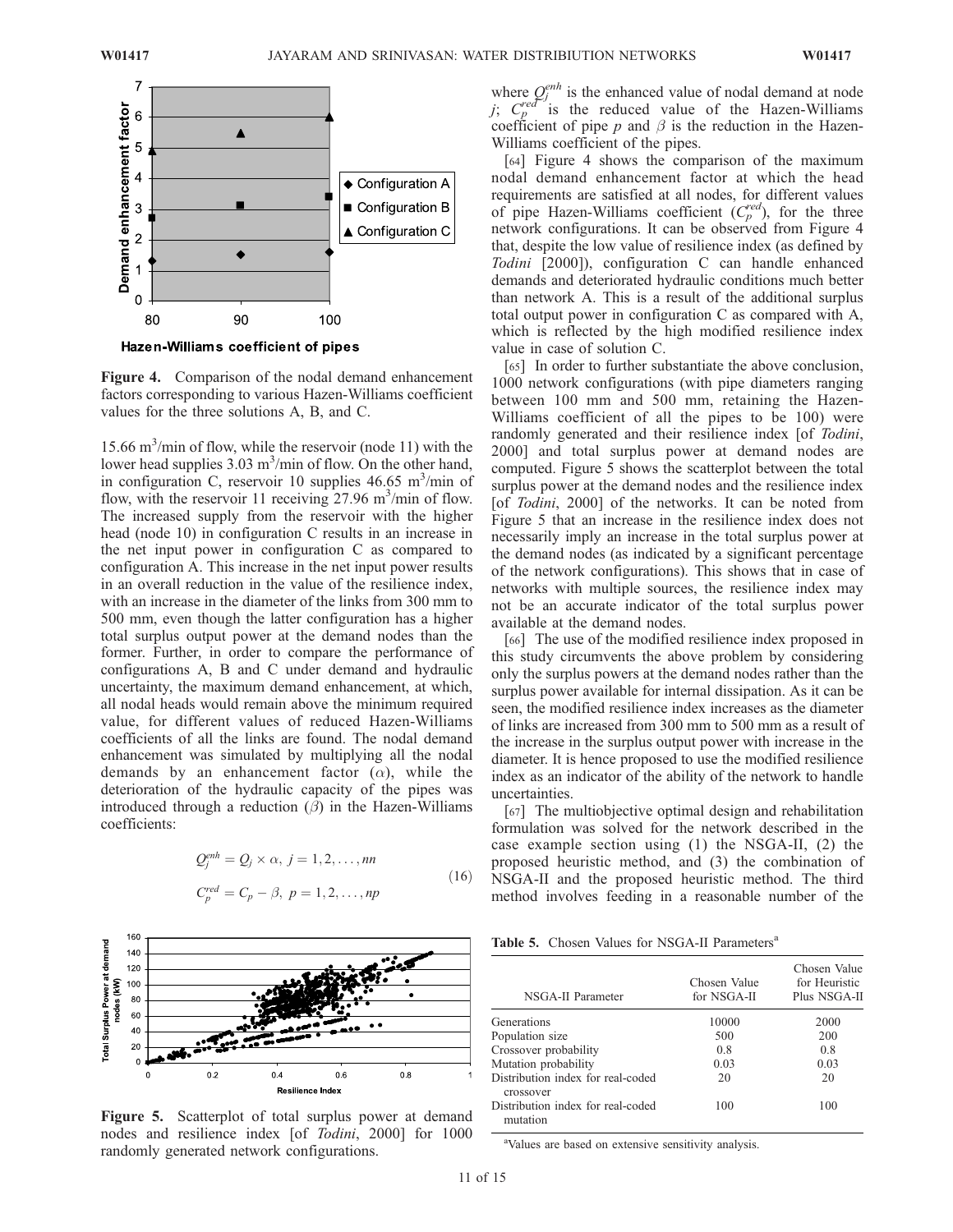

Figure 6. Comparison of the trade-off curves obtained using the NSGA-II, the proposed heuristic method, and the combination of the NSGA-II with the heuristic method.

solutions obtained using the heuristic method in to the initial population of the NSGA-II (with the rest of the solutions in the initial population set being randomly generated). An extensive sensitivity analysis was carried out to obtain the values for the NSGA-II parameters shown in Table 5. Figure 6 compares the tradeoffs between life cycle cost and minimum modified resilience index obtained using the three methods. It can be observed from Figure 6 that the solutions obtained using the heuristic method are reasonably close to the set of nondominated solutions obtained from the

Table 6. Details About Solution D and Solution E<sup>a</sup>



Figure 7. Comparison of the variation of modified resilience index values over the service life of solutions D (obtained using the heuristic method) and E (obtained using the combination of heuristic method and NSGA-II).

NSGA-II in terms of Pareto optimality. The NSGA-II took 52 hours of CPU time on a 3 GHz Pentium IV processor to produce the nondominated front for the run with a population size of 500 and 10,000 generations, while the heuristic method required only around 30 minutes. More interestingly, it can be seen from Figure 6, that the set of nondominated solutions obtained using the third method is much better than the set of nondominated solutions obtained using NSGA-II alone (method 1) or by using the heuristic method alone (method 2) in terms of the Pareto optimality. Moreover, method 3 consumed only 8 hours on the same processor mentioned above to produce the results, with a much lower population size of 200 and lesser number of generations (2000), compared to method 1, thereby resulting in considerable savings in computational time.

[68] We intend to show that the initial solutions obtained using the heuristic method have not biased the solutions from NSGA-II. For this purpose, two solutions D and E are selected from the fronts obtained using methods 2 and 3, respectively. Both these solutions possess a minimum modified resilience index value of 3.45 (Table 6). It can be seen that in case of the solution D, most of the links have been replaced in year 6, while in case of the solution E, the pipe replacements have been more staggered over the service life and not restricted to only the sixth year. This staggering of pipe replacements has also resulted in a reduction in the overall cost in case of the solution E (life

| Solution | Pipe                   |                |                |                |                |                |                |     |     |                |                 |            |                 |                 |                 |
|----------|------------------------|----------------|----------------|----------------|----------------|----------------|----------------|-----|-----|----------------|-----------------|------------|-----------------|-----------------|-----------------|
|          | Parameter <sup>b</sup> | P <sub>1</sub> | P <sub>2</sub> | P <sub>3</sub> | P <sub>4</sub> | P <sub>5</sub> | P <sub>6</sub> | P7  | P8  | P <sub>9</sub> | P <sub>10</sub> | <b>P11</b> | P <sub>12</sub> | P <sub>13</sub> | P <sub>14</sub> |
| D        | ID                     | 400            | 200            | 100            | 150            | 100            | 200            | 250 | 100 | 200            | 100             | 100        | 100             | 250             | 300             |
| D        | YR                     | 6              | 6              | 6              | 6              | 6              | 6              | 6   | 6   | 6              | 27              | 6          | 6               | 6               | -6              |
|          | ND                     | 400            | 300            | 150            | 300            | 150            | 300            | 350 | 150 | 300            | 150             | 150        | 150             | 300             | 400             |
| D        | CL1                    | 25             | ۰              | ۰              |                | ۰              |                |     |     | -              | -               | ۰          |                 | -               |                 |
| D        | CL2                    | ۰              |                |                |                |                |                |     |     |                |                 |            |                 |                 |                 |
| E        | ID                     | 400            | 300            | 100            | 150            | 100            | 150            | 300 | 100 | 200            | 100             | 100        | 100             | 200             | 250             |
| E        | YR                     | 26             | ۰              | 16             | 16             | 13             | 13             | ۰   | 13  | 13             | 13              | 12         | 18              | 8               | $\overline{4}$  |
| E        | ND                     | 400            | 300            | 100            | 200            | 100            | 300            |     | 100 | 250            | 100             | 100        | 200             | 350             | 400             |
| E        | CL1                    | ۰              |                | ۰              |                | ۰              |                |     |     |                |                 |            |                 | -               | 30              |
| E        | CL2                    | ۰              |                |                |                |                |                |     |     |                |                 |            |                 |                 |                 |

<sup>a</sup>Details for solution D are selected from the solutions obtained using the heuristic method, and details for solution E are selected from the set of nondominated solutions obtained using the combination of the NSGA-II and the heuristic method. The minimum modified resilience index values of both solutions D and E equal 3.45. A dash implies that the pipe is not replaced.

<sup>b</sup>ID is the initial diameter of the pipe; YR is the year at which the pipe is replaced (pipes are replaced at the beginning of the year); ND is the new diameter of the pipe (after replacement); CL1 and CL2 are the 2 a in which the pipe is cleaned and lined. (pipes are cleaned and lined at the beginning of the years).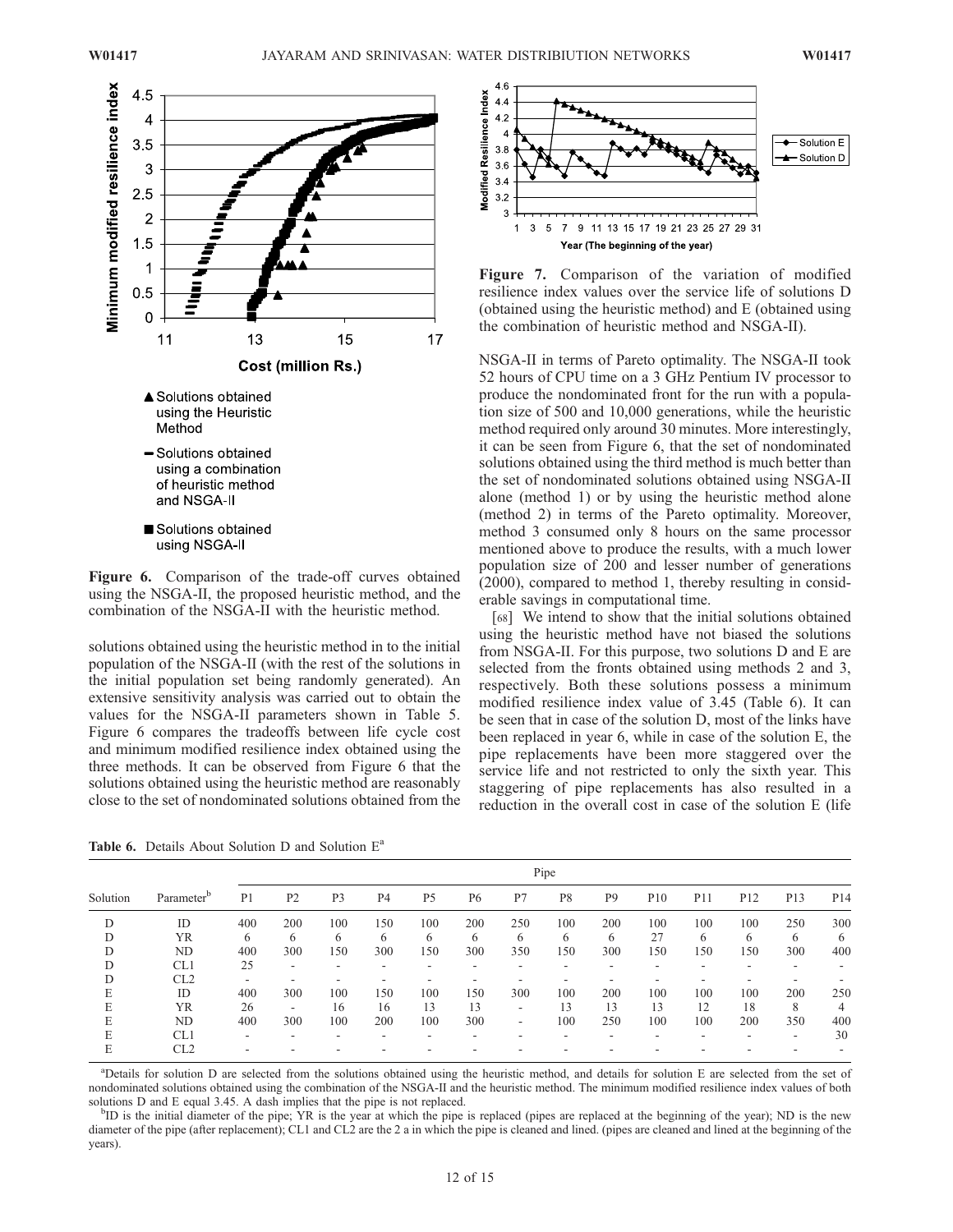Table 7. Details About Solutions F, G, and H Selected From the Set of Nondominated Solutions Obtained Using the Combination of the NSGA-II and the Heuristic Method<sup>a</sup>

| Solution |                 | Pipe           |                |                |                          |                          |           |                          |     |                |                          |     |                          |     |                |
|----------|-----------------|----------------|----------------|----------------|--------------------------|--------------------------|-----------|--------------------------|-----|----------------|--------------------------|-----|--------------------------|-----|----------------|
|          | Parameter       | P <sub>1</sub> | P <sub>2</sub> | P <sub>3</sub> | P <sub>4</sub>           | P <sub>5</sub>           | <b>P6</b> | P7                       | P8  | P <sub>9</sub> | P10                      | P11 | P <sub>12</sub>          | P13 | P14            |
| F        | ID              | 400            | 250            | 100            | 150                      | 100                      | 250       | 400                      | 100 | 200            | 100                      | 100 | 100                      | 300 | 300            |
| F        | <b>YR</b>       | 26             | 8              | 19             | 13                       | 12                       | 13        | ۰                        | 11  | 18             | 13                       | 8   | ٠                        | 7   | $\overline{4}$ |
| F        | ND              | 400            | 400            | 350            | 200                      | 100                      | 300       | $\overline{\phantom{a}}$ | 100 | 400            | 150                      | 300 | $\overline{\phantom{a}}$ | 400 | 400            |
| F        | CL1             | ۰              |                |                |                          |                          |           |                          |     | ۰              | 23                       |     |                          | ۰   | 24             |
| F        | CL2             | ٠              |                |                |                          |                          |           |                          |     | ۰              | $\overline{\phantom{a}}$ |     |                          |     |                |
| G        | ID              | 400            | 250            | 100            | 150                      | 100                      | 250       | 350                      | 100 | 200            | 100                      | 100 | 100                      | 300 | 300            |
| G        | YR              | 25             | 10             | 19             | 13                       | 12                       | 12        | $\overline{\phantom{a}}$ | 12  | 15             | 13                       | 9   | $\overline{\phantom{a}}$ | 8   | $\overline{4}$ |
| G        | ND              | 400            | 350            | 300            | 150                      | 100                      | 300       | $\sim$                   | 100 | 300            | 100                      | 300 | $\overline{\phantom{a}}$ | 400 | 400            |
| G        | CL1             | ۰              |                |                |                          |                          |           |                          |     |                | $\overline{\phantom{a}}$ |     |                          | -   | 30             |
| G        | CL <sub>2</sub> | ۰              |                |                |                          |                          |           |                          | ۰   | ۰              | $\overline{\phantom{a}}$ |     |                          | ۰   |                |
| Н        | ID              | 400            | 250            | 100            | 150                      | 100                      | 200       | 300                      | 100 | 200            | 100                      | 100 | 100                      | 250 | 250            |
| Н        | <b>YR</b>       | 25             | 10             | 19             | 14                       | 12                       | 10        | $\overline{\phantom{a}}$ | 13  | 12             | 13                       | 11  | 15                       | 8   | 3              |
| Н        | ND              | 400            | 350            | 250            | 200                      | 100                      | 300       | ۰                        | 100 | 300            | 100                      | 100 | 250                      | 400 | 400            |
| Н        | CL1             | ۰              | ٠              | ۰              | $\overline{\phantom{a}}$ | $\overline{\phantom{a}}$ | -         |                          | ٠   | ۰              | ٠                        | -   | ٠                        | ٠   | 29             |
| Н        | CL2             |                |                |                |                          |                          |           |                          |     |                |                          |     |                          |     |                |

<sup>a</sup>The minimum modified resilience index values of solutions F, G, and H are 4.1, 4.0, and 3.8, respectively.

cycle cost of Rs 13.68 million (Rs denotes Indian Rupees) as compared to the solution D (life cycle cost of Rs 15.73 million). Figure 7 shows significant variation of the modified resilience index values over the service period of 30 a between solutions D and E. This shows that the solutions obtained using the combination of the NSGA-II and heuristic method (method 3) are not biased by the solutions fed from the heuristic method (method 2). This is on expected lines since the heuristic method provides diverse solutions with the modified resilience index ranging from 0 to 3.5 and the corresponding life cycle cost ranging between Rs 13.5 million and Rs 15.5 million (corresponding to a diverse set of design and rehabilitation alternatives).

[69] With a view to illustrate that increasing the proposed modified resilience index leads to an increase in the uncertainty handling ability of the network, three solutions F, G and H (Table 7) have been selected from the set of nondominated solutions obtained using the combination of NSGA-II and the heuristic method. The maximum demand growth rate over the 30 a that these three networks can handle under increased roughness growth rate conditions is compared in Figure 8. It can be seen from Figure 8 that solution  $F$  (with the life cycle cost of Rs 16.86 million) with the minimum modified resilience index value of 4.1 can potentially handle much higher demand growth rates than solutions G (with the life cycle cost of Rs 15.53 million) and H (with the life cycle cost of Rs 14.57 million) that have lower values of minimum modified resilience index (4.0 and 3.8 respectively). This is a result of the additional surplus powers at the demand nodes in case of solution F as compared to solutions G and H. It is to be noted that the final selection of a solution might require a quantitative interpretation of the performance of solutions belonging to different ranges of minimum modified resilience index. This could be done by studying the network performance under different demands and pipe capacities (Figure 8) or by undertaking a Monte Carlo simulation where nodal demands and pipe roughness coefficients are treated as random variables.

[70] Finally, it is intended to compare the cost benefits that could accrue with the design and rehabilitation model as compared to the traditional model in which the network is optimally designed to handle demands that are expected to accrue after 30 a. In the traditional model, the network is designed to perform satisfactorily without a need for any rehabilitation action during the course of its service life. Hence the decision variables for this problem would be only the initial pipe diameters.

[71] Figure 9 shows the trade-off between total cost and minimum modified resilience index obtained assuming that the network would be overdesigned initially and wouldn't be rehabilitated or replaced during its entire service life. It can be seen that there is a massive cost difference at any value of minimum modified resilience index as compared to the solutions in the trade-off curve obtained using the combination of NSGA-II and heuristic method (Figure 9). For instance, the cost difference is to the tune of Rs 6.2 million (45% of the life cycle cost) for achieving a minimum modified resilience index of 3.4, Rs 4.5 million



Figure 8. Comparison of the ability of the three solutions F, G, and H to handle increased demand growth rates and increased roughness growth rates (over the 30 a service period).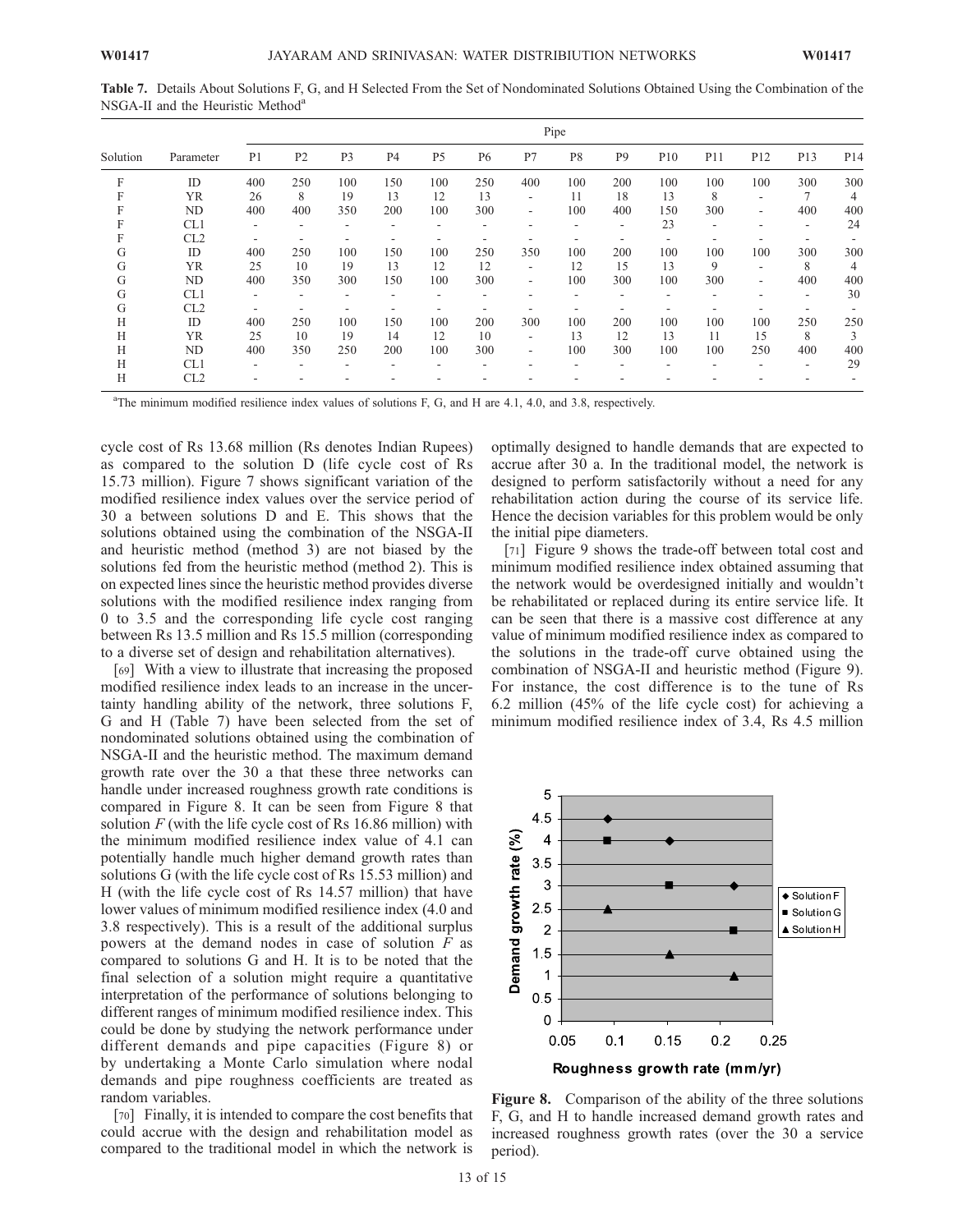

Figure 9. Comparison of the set of nondominated solutions obtained by solving the optimal design-only formulation (i.e., the network is not rehabilitated during the 30 a period) and the optimal design and rehabilitation formulation.

(34% of the life cycle cost) and Rs 4.3 million (35% of the life cycle) for achieving a minimum modified resilience index of 3.1 and 2.0 respectively. This shows that considering design and rehabilitation issues together would result in considerable cost savings as compared to overdesigning the network at the beginning of its service life.

### 7. Conclusions

[72] A new multiobjective formulation has been proposed for the optimal design and rehabilitation of a new network, with minimization of life cycle cost and maximization of minimum modified resilience index as objectives. The modified resilience index is a measure of the ability of the network to handle uncertainties and is a modified version of the resilience index defined by Todini [2000]. The modified resilience index circumvents the problems encountered by the resilience index of Todini [2000] when applied to multiple source systems. The nondominated sorting genetic algorithm of Deb et al. [2002] has been used to solve the constrained, multiobjective optimal design and rehabilitation problem. A new heuristic method has been proposed for the design and rehabilitation problem. It is found that feeding in the solutions obtained using the heuristic method in to the initial population set of the NSGA-II could direct the search process of the GA toward Pareto optimality in far less number of generations, thus effecting significant saving in computing effort and time. Using a sample network, it is illustrated that a network with a high value of minimum modified resilience index could handle uncertainties arising out of demand growths and pipe roughness growth rates during its service life better than a network with a lower value of minimum modified resilience index. Moreover, it has been illustrated that considering design and rehabilitation together would result in considerable cost savings as compared to overdesigning the network at the beginning of its service life, presuming that there will be no rehabilitation thereafter.

[73] **Acknowledgments.** The authors thank the Indian Institute of Technology Madras, India, for the facilities provided to carry out this research work. The authors gratefully acknowledge the editor and the two anonymous reviewers for their insightful comments that helped us significantly improve the quality of the manuscript. The authors thank Mantha Satish Kumar (graduate student, Department of Civil Engineering, IIT Madras, India) for useful discussions on performance measures and for help rendered in carrying out the NSGA-II runs.

#### References

- Alperovits, E., and U. Shamir (1977), Design of optimal water distribution system, Water Resour. Res., 13(6), 885-900.
- Dandy, G. C., and M. O. Engelhardt (2006), Multi-objective trade-offs between cost and reliability in the replacement of water mains, J. Water Resour. Plann. Manage., 132(2), 79 – 88.
- Deb, K., A. Pratap, S. Agrawal, and T. Meyarivan (2002), A fast and elitist multi-objective genetic algorithm: NSGA-II, IEEE Trans. Evol. Comput.,  $6(2)$ ,  $182 - 197$ .
- Engelhardt, M. O., P. J. Skipworth, D. A. Savic, A. J. Saul, and G. A. Walters (2000), Rehabilitation strategies for water distribution networks: A literature review with a UK perspective, Urban Water, 2, 153-170.
- Engelhardt, M. O., P. J. Skipworth, A. Cashman, D. A. Savic, G. A. Walters, and A. J. Saul (2002), Determining maintenance requirements of a water distribution network using whole life costing, J. Qual. Maint. Eng.,  $8(2)$ ,  $152 - 164$ .
- Farmani, R., G. A. Walters, and D. A. Savic (2005), Tradeoff between total cost and reliability for anytown water distribution network, J. Water Resour. Plann. Manage., 131(3), 71 – 161.
- Fujiwara, O., and D. B. Khang (1990), A two-phase decomposition method for optimal design of looped water distribution networks, Water Resour. Res., 23(6), 977 – 982.
- Gessler, J., and T. M. Walski (1985), Water distribution system optimization, Tech. Rep. TR EL-85-11, Waterw. Exp. Station, U.S. Army Corps of Eng., Vicksburg, Miss.
- Goulter, A. C., and A. V. Coals (1986), Quantitative approaches to reliability assessment in pipe networks, J. Transp. Eng., 112(3), 287-301.
- Goulter, I. C., and D. R. Morgan (1985), An integrated approach to the layout and design of water distribution networks, Civ. Eng. Syst., 2(2),  $104 - 113.$
- Goulter, I., T. M. Walski, L. W. Mays, B. Sakarya, F. Bouchart, and Y. K. Tung (2000), Reliability analysis for design, in Water Distribution Systems Handbook, edited by L. W. Mays, chap. 18, pp. 29-43, McGraw-Hill, New York.
- Halhal, D., G. A. Walters, D. Ouazar, and D. A. Savic (1997), Water network rehabilitation with structured messy genetic algorithm, J. Water Resour. Plann. Manage., 123(3), 137 – 146.
- Jayaram, N. (2006), Reliability based optimization of water distribution networks, Dual Degree thesis, Dep. of Civ. Eng., Ind. Inst. of Technol., Madras, India.
- Kapelan, Z. S., D. A. Savic, and G. A. Walters (2005), Multiobjective design of water distribution systems under uncertainty, Water Resour. Res., 41, W11407, doi:10.1029/2004WR003787.
- Kleiner, Y., B. J. Adams, and J. S. Rogers (1998a), Long-term planning methodology for water distribution system rehabilitation, Water Resour.  $Res.$ ,  $34(8)$ ,  $2039 - 2051$ .
- Kleiner, Y., B. J. Adams, and J. S. Rogers (1998b), Selection and scheduling of rehabilitation alternatives for water distribution systems, Water Resour. Res., 34(8), 2053 – 2061.
- Kleiner, Y., B. J. Adams, and J. S. Rogers (2001), Water distribution network renewal planning, J. Comput. Civ. Eng., 15(1), 15-26.
- Larock, B. E., W. W. Jeppson, and G. Z. Watters (1999), Hydraulics of Pipeline Systems, CRC Press, Boca Raton, Fla.
- Murty, Y. S. R., K. Srinivasan, and B. S. Murty (2006), Multi-objective optimal waste load allocation models for rivers using non-dominant sorting genetic algorithm—II, J. Water Resour. Plann. Manage., 132(3),  $133 - 143.$
- Park, J. I., J. H. Lambert, and Y. Y. Haimes (1998), Hydraulic power capacity of water distribution networks in uncertain conditions of deterioration, Water Resour. Res., 34(12), 3605-3614.
- Prasad, T. D., and N. Park (2004), Multiobjective genetic algorithms for design of water distribution networks, J. Water Resour. Plann. Manage.,  $130(1)$ ,  $73-82$ .